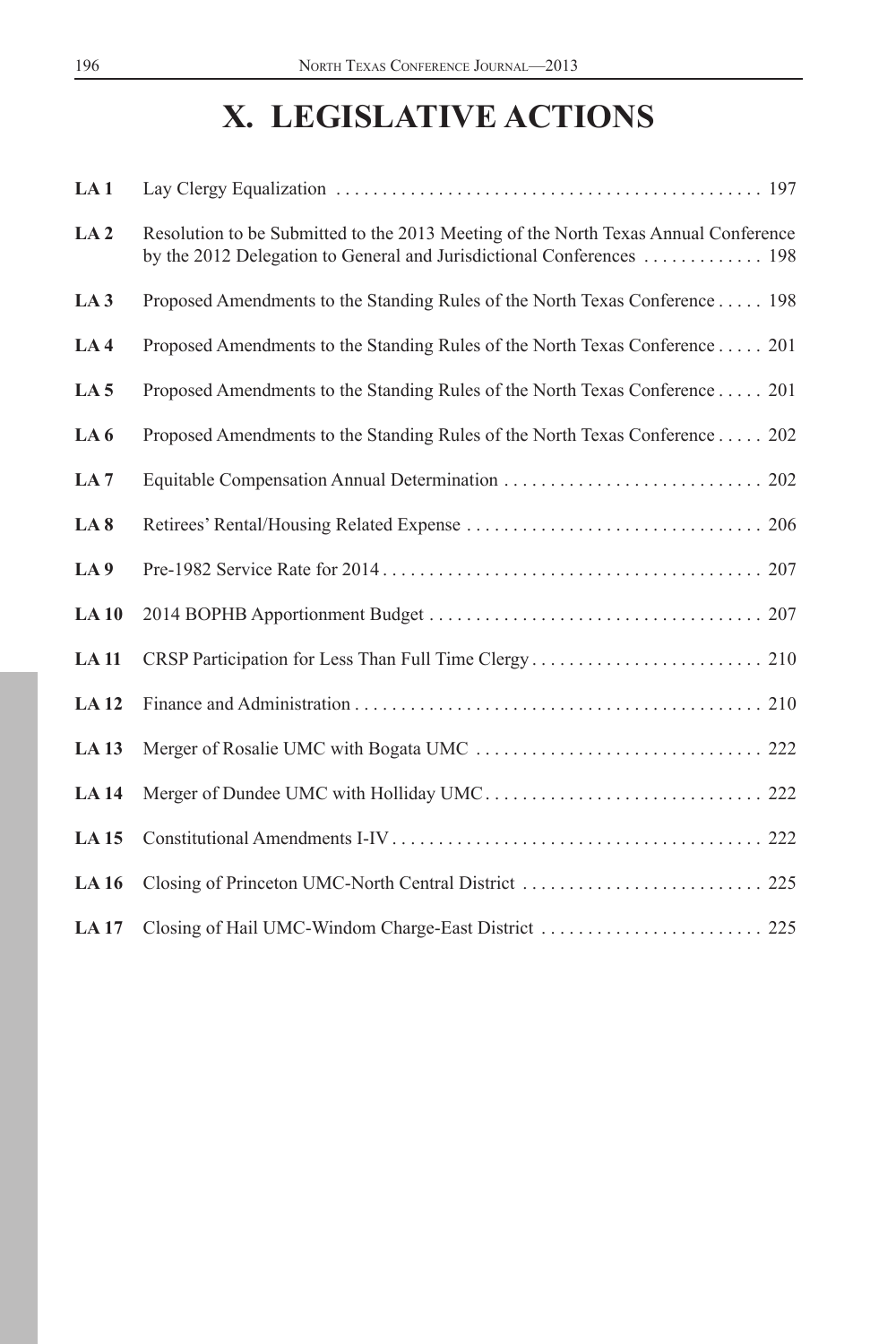# **LA 1**

# <span id="page-1-0"></span>**LAY/CLERGY EQUALIZATION TABLE 2013 EQUALIZATION OF LAY AND CLERGY MEMBERSHIP**

| <b>DISTRICT</b>  | <b>CLERGY</b> | LAY | <b>RULE</b><br>IIIA(1) | <b>TOTAL</b><br>RULE IIIA $(1)$ | <b>LAY</b><br><b>EQUAL</b><br><b>FACTOR</b> |
|------------------|---------------|-----|------------------------|---------------------------------|---------------------------------------------|
| EAST             | 85            | 69  | 4                      | 73                              | 12                                          |
| <b>METRO</b>     | 292           | 127 | 24                     | 151                             | 141                                         |
| NORTH CENTRAL    | 185           | 117 | 9                      | 126                             | 59                                          |
| <b>NORTHWEST</b> | 82            | 64  | 6                      | 70                              | 12                                          |
| <b>TOTALS</b>    | 644           | 377 | 43                     | 420                             | 224                                         |

# STANDING RULE IIIA(1)

|                              | EA | <b>ME</b>          | $\rm NC$ | NW         | TOTAL            |
|------------------------------|----|--------------------|----------|------------|------------------|
| Conference Lay Leader        |    |                    | 1        | 1          | $\overline{2}$   |
| Core Leadership Team         | 1  | 1                  |          | 1          | 3                |
| <b>UMM</b> President         |    | $\mathbf{1}$       |          |            | 1                |
| <b>UMW</b> President         |    | 1                  |          |            | 1                |
| Youth Organization President |    |                    | 1        |            | 1                |
| District Lay Leaders         | 1  | 1                  | 1        | 1          | $\overline{4}$   |
| Young Adults under 25 yrs.   | 1  | 1                  | 1        | 1          | 4                |
| Council on Youth Ministry    | 1  | 1                  | 1        | 1          | $\overline{4}$   |
| Diaconal Ministers           |    | 15                 |          | 1          | 16               |
| <b>Agency Chairs</b>         |    | 3                  | 4        |            | 7                |
| <b>TOTALS</b>                | 4  | 24                 | 9        | 6          | 43               |
|                              |    | Membership<br>2012 |          | % of Total | To Be<br>Elected |
| East                         |    | 11,952             |          | 8%         | 18               |
| Metro                        |    | 63,229             |          | 43%        | 96               |
| North Central                |    | 58,550             |          | 39%        | 87               |
| Northwest                    |    | <u>15,061</u>      |          | 10%        | 23               |
| <b>TOTALS</b>                |    | 148,792            |          | 100%       | 224              |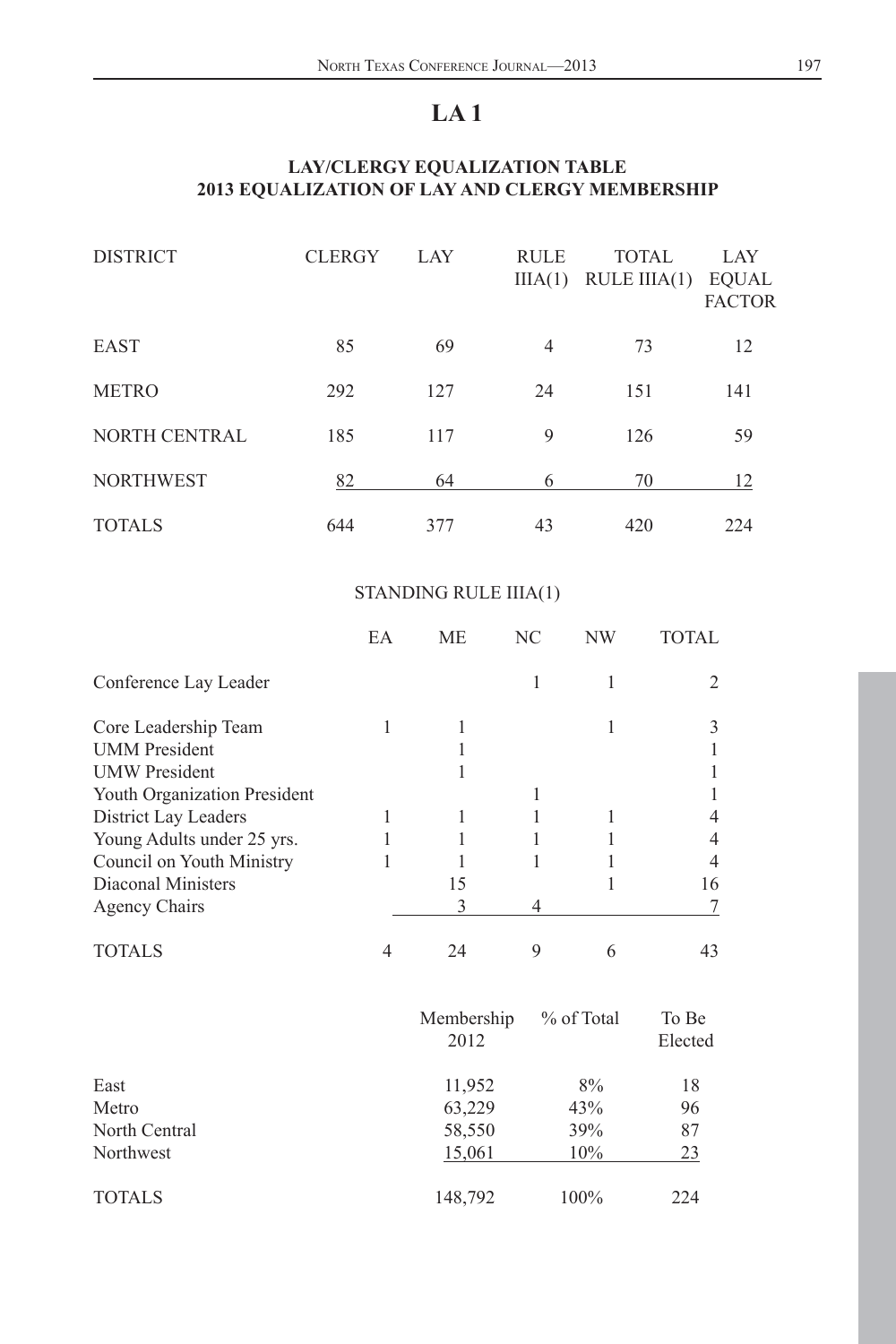# **LA 2**

# <span id="page-2-0"></span>**RESOLUTION TO BE SUBMITTED TO THE 2013 MEETING OF THE NORTH TEXAS ANNUAL CONFERENCE BY THE 2012 DELEGATION TO GENERAL AND JURISDICTIONAL CONFERENCES**

Resolved, the North Texas Annual Conference elects its delegates to the 2016 General and Jurisdictional Conferences at the 2014 meeting of the North Texas Annual Conference, as permitted in the *2012 Book of Discipline*, ¶502.3*.*

Be it further resolved that the Council on Finance and Administration shall provide within the 2014 conference budget adequate funds to conduct the elections as in previous years.

Rationale: The traditional timing of the election of delegates is during the meeting of the Annual Conference preceding the meeting of the General Conference. The 2012 General Conference gave Annual Conferences the option of holding elections one year earlier—for the 2016 General Conference during the 2014 meetings of the Annual Conferences. The number of delegates to be elected from each Annual Conference will be released to the Bishop and Secretary of each Annual Conference by the Secretary of the General Conference on Dec. 1, 2013.

Under the traditional timing, the delegation is elected at the start of June, and the deadline for submitting resolutions to the General Conference is in August. The earlier election of the delegation provides greater opportunities for considering petitions to be submitted by the delegation, communicating with delegations and leaders from other annual conferences, and studying relevant materials. The delegation would be able to act as an appropriate clearing house for such petitions which individual members, churches, or groups in the North Texas Annual Conference might wish to submit under the support of the North Texas Delegation.

Greater time would be provided for collaborating with other Annual Conferences in our Jurisdiction on legislative matters. Delegations would have a greater opportunity to work across Conference lines in order to develop and work together on important pieces of legislation. This would allow the petitions to have even greater support when they reach General Conference, providing the opportunity for conferences in the South Central Jurisdiction to come together and present a united front on important matters.

In sum, moving the time of the elections 12-months earlier permits more time allotted to preparation of possible petitions, cross-conference collaboration, and overall preparation time, including training in the parliamentary procedures used at General Conference. It also allows more time for the laity and clergy on the delegation to come to know each other and learn how to work together as a cohesive team.

# **LA 3**

### **PROPOSED AMENDMENTS TO THE STANDING RULES OF THE NORTH TEXAS ANNUAL CONFERENCE**

**FROM:** Standing Rules Committee

**BACKGROUND:** In accordance with the Judicial Council Decision 1225 dated October 27, 2012, the following two committees are being reinstated and defined by name,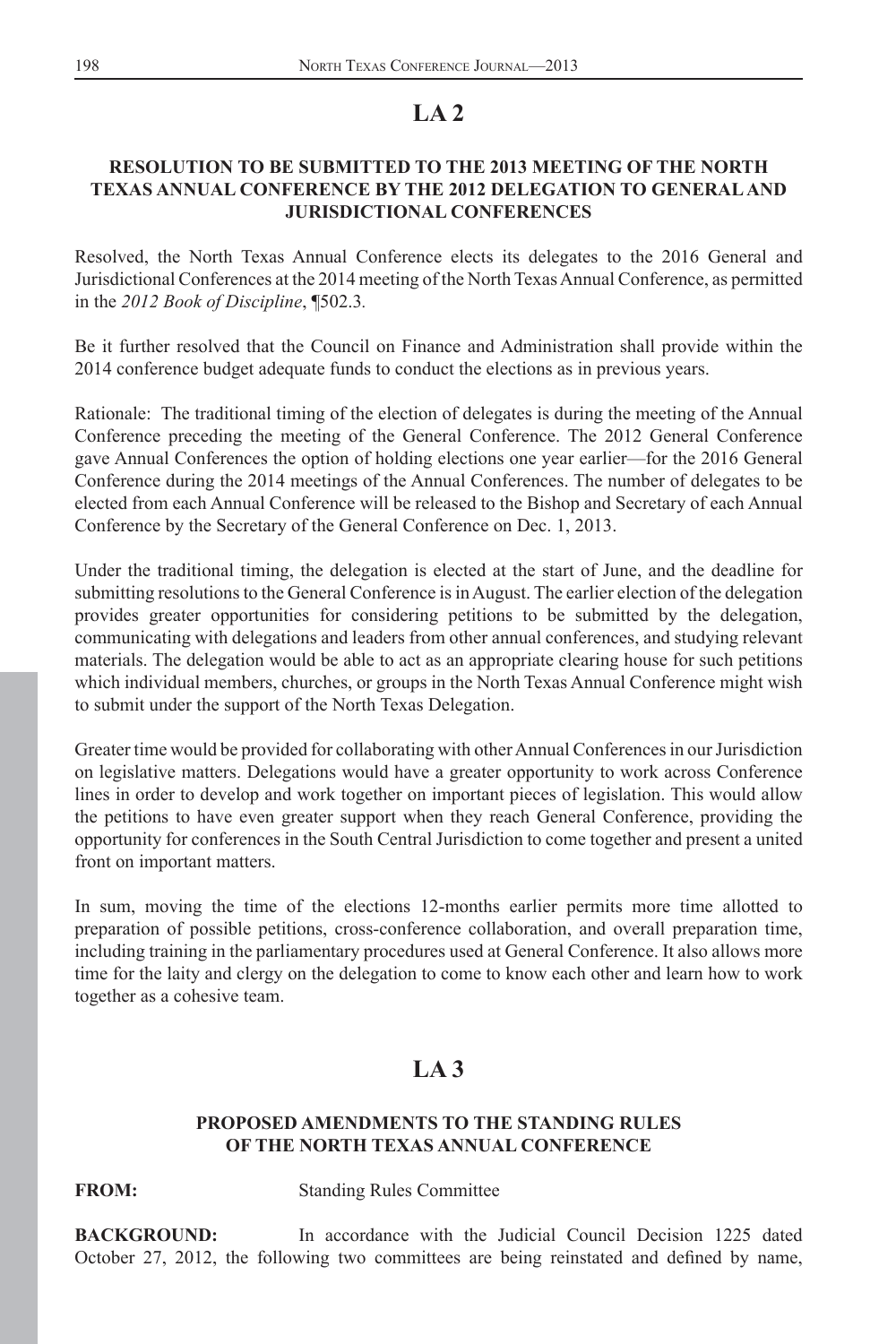function, connection and membership. Since the inception of the Strategic Plan in 2010, the Center for Leadership Development assumed the responsibilities for the work of these two named committees. The Judicial Council ruled that the committees must be maintained, clearly identified and defined and the connectional relationships must be clear and obvious. Nomination and election of the members of the boards and committees of the operation agencies must be completed. Therefore, we submit the following.

Recommended Changes: (**Bold**=Addition, Strike-through = Deletion)

**LEGISLATION:** As it pertains to Standing Rule 1.B.1.b.

# b. *Center for Leadership Development*

The Center for Leadership Development will address the priority of developing young, diverse, lay and clergy principled Christian leaders. It will encourage faith development and discipleship and provide a system that creates, empowers and supports a culture of principled Christian leaders.

It will include the Board of Ordained Ministry (BOM) which is required by *BOD* ¶635.1, the Committee on Administrative Review which is required by *BOD* ¶636 and other BOM Sub-Committees as determined by BOM. It will include the Board of Laity (¶631.1), the Committee on Lay Servant Ministries (¶631.6), the United Methodist Women which is required by *BOD* ¶647, and the United Methodist Men which is required by *BOD* ¶648. It will also include the Conference Council on Youth Ministries (CCYM) (¶649.1).

The Center for Leadership Development will also provide for the functions and maintain the connectional relationships required by ¶625.1 (Commission on Equitable Compensation), ¶630 (Board of Discipleship), ¶650 (Council on Young Adult Ministry), and ¶634.1 (Board of Higher Education and Campus Ministry).

**It will also provide for the functions and maintain the connectional relationships required by**  *BOD* **¶643 (Committee on Religion and Race) and ¶644 (Committee on the Status and Role of Women).** 

# i. **Committee on Religion and Race**

**The NTC Committee on Religion and Race (BOD ¶643) shall be constituted and function in accordance with the** *Book of Discipline* **to provide for the functions of this ministry and maintain the connectional relationship between the General Commission on Religion and Race and the conference, district, and local church by empowering the Church to pursue racial equity and cultural competency thus building more vital and vibrant UM congregations.**

**The NTC Committee on Religion and Race shall be composed of eight members elected by the annual conference (with attention to inclusion of clergywomen, youth, young adults, older adults, persons from churches with small memberships,**  people with disabilities. This membership should reflect the widest sense of racial, **ethnic, tribal, and cultural diversity). The elected members shall serve for one or two quadrenniums. The elected members shall be divided into two classes (four persons for a 4-year term; four persons for an 8-year term) in order to provide for the rotation of participation while maintaining board continuity. Work and funding of the NTC Committee on Religion and Race shall be coordinated through the Center for Leadership Development.**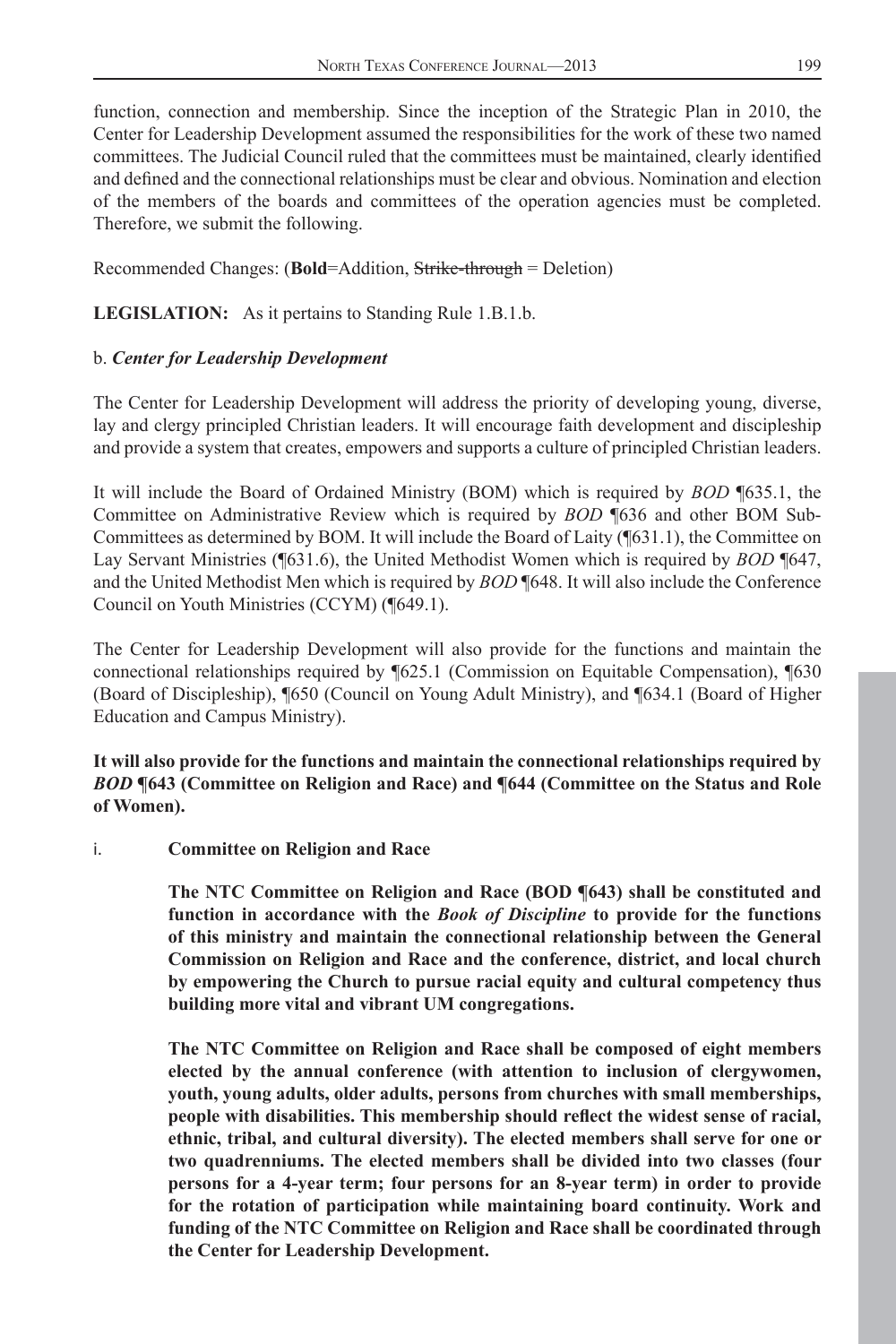**The NTC Committee on Religion and Race shall adhere to the guiding purpose, mission, direction and responsibilities outlined in the BOD ¶643, focusing on major priorities of issues related to promoting equity in the systems, policies and processes of the institution; and equipping the church's leaders and ministries to demonstrate inter-cultural competency so that, a) local churches will be relevant in changing communities and diverse cultures, b) annual conference clergy and laity, Cabinet, Board of Ordained Ministry and Board of Laity, and staff parish committees will create systems that promote inclusiveness and are equitable for all, and c) developing culturally competent leaders and ministries to serve the community and world (BOD ¶643). The committee members will determine the frequency of their meetings as well as the location and duration.** 

#### ii. **Committee on the Status and Role of Women**

**The NTC Committee on the Status and Role of Women (BOD ¶644) shall be constituted and function in accordance with the** *Book of Discipline* **to provide for the functions of this ministry and maintain the connectional relationship between the General Commission on the Status and Role of Women and the conference, district, and local church to ensure gender bias and discrimination against women is challenged, confronted and justice prevails for female clergy and laity serving in the local church, community and world.**

**The NTC COSROW Committee shall be composed of eight members elected by the annual conference (with attention to inclusion of clergywomen, youth, young adults, older adults, persons from churches with small memberships, people with disabilities, and racial and ethnic persons, BOD ¶610.5) and, by virtue of their offi ces, the person or persons(s) serving as member(s) of the General Commission on the Status and Role of Women from the annual conference shall be a member of the conference COSROW, as well as a member named by the conference United Methodist Women (BOD ¶644.2 and 710.6). The chairperson of the commission shall be a woman. The elected members shall serve for one or two quadrenniums. The elected members shall be divided into two classes (four persons for a 4-year term; four persons for an 8-year term) in order to provide for the rotation of participation while maintaining board continuity. Work and funding of the Board shall be coordinated through the Center for Leadership Development.**

**The NTC COSROW shall adhere to the guiding purpose, mission, direction and responsibilities outlined in the BOD ¶2101-2103. The NTC COSROW will focus on major priorities of issues related to women (BOD ¶644), a) to gather, interpret and transmit information on the status and role of all women at the conference, district and local church level, b) work in tandem with the UMW to champion full inclusion of women in decision-making structures, c) develop processes to inform and sensitize leadership within the conference at all levels on issues that affect women, d) to review sexual harassment policies and procedures, by working in consultation with the NTC CART Crisis Team(s) and enlisting the support of the bishop, cabinet and conference staff in policies, plans and practices related to those priorities, e) remain a feedback loop with GCOSROW on progress and effectiveness of efforts at the local level, and f) participate in connectional programs, plans and resources from the GCOSROW as needed. The committee members will determine the frequency of their meetings as well as the location and duration.**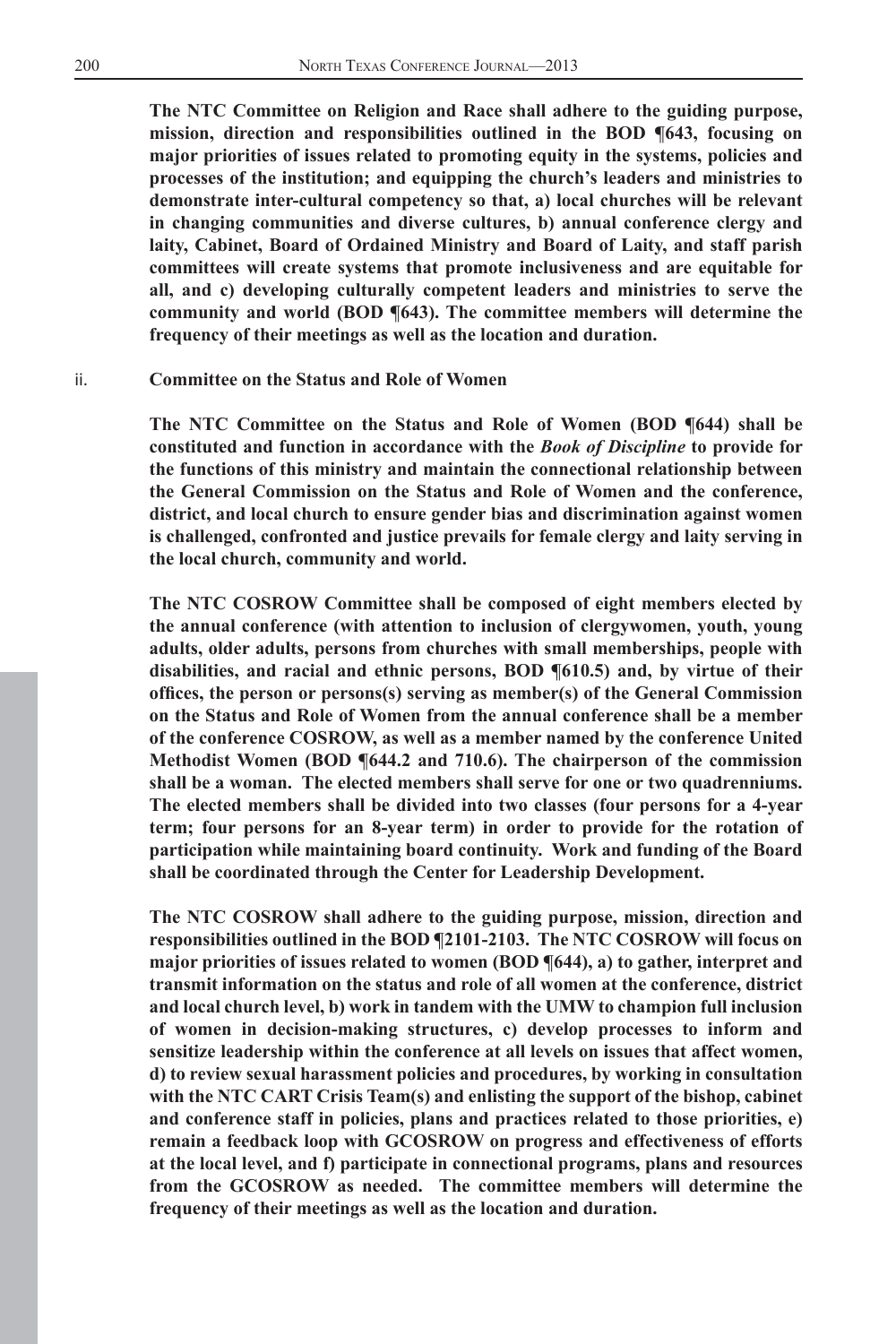# **LA 4**

## **PROPOSED AMENDMENTS TO THE STANDING RULES OF THE NORTH TEXAS ANNUAL CONFERENCE**

<span id="page-5-0"></span>

**FROM:** Standing Rules Committee

**BACKGROUND:** In recognition of the changes in health care insurance in general due to the Affordable Care Act and specifically upcoming changes in access to group plans as offered by the General Board of Pension and Health Benefits, this legislation is being offered to provide greater flexibility in securing the best life, hospital, accident and disability insurance coverage possible. The Conference Board of Pension and Health Benefits remains committed to providing access and funding for this insurance for our active and retired participants. Therefore, we submit the following.

Recommended Changes: (**Bold**=Addition, Strike-through = Deletion)

**LEGISLATION:** As it pertains to Standing Rule 1.B.6.a.

The Board of Pension and Health Benefits shall be constituted and function in accordance with the *Book of Discipline*. It will provide for and contribute to the support, relief, assistance and pensioning of clergy and their families, other church workers and lay employees, except as otherwise provided by the General Board of Pension and Health Benefits. It will also provide to all clergy who qualify and other persons who qualify **access to** the best life, hospital, accident, and disability insurance coverage possible as a group with the funds available for that purpose. The Board of Pension and Health Benefits shall discuss and take action as it deems appropriate regarding proposals under its jurisdiction.

# **LA 5**

# **PROPOSED AMENDMENTS TO THE STANDING RULES OF THE NORTH TEXAS ANNUAL CONFERENCE**

**FROM:** Standing Rules Committee

**BACKGROUND:** A Proposed Amendment to the Standing Rules was passed in 2009 establishing July 1 as the effective date of Annual Conference moves. The legislation as presented in 2009 also set the related moving dates and expected dates of service in a given church in the attached related actions and relevant citations to that legislation. This legislation incorporates the guidance into the Standing Rules to create a quick reference for pastors and churches as they prepare for a change in pastoral appointment.

Recommended Changes: (**Bold**=Addition, Strike-through = Deletion)

**LEGISLATION:** As it pertains to Standing Rule II.A.11

11. The effective date for Annual Conference moves and clergy retirements is July 1. Thus when a pastoral change comes at Annual Conference, the salary of the previous appointment shall be paid through June 30, and the salary in the new appointment shall begin July 1. **The**  official moving day for Annual Conference moves is the Thursday after the last Sunday in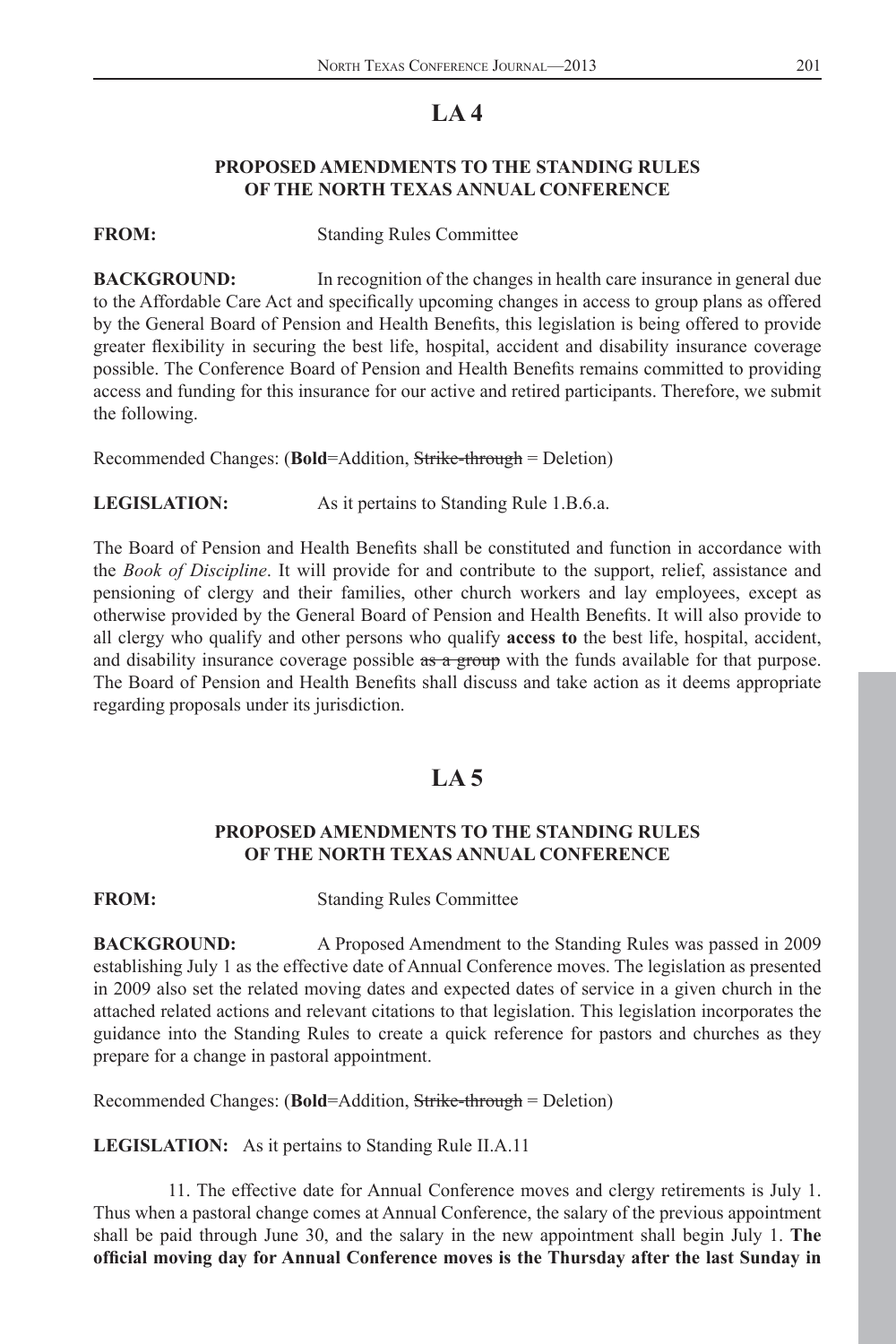<span id="page-6-0"></span>June. The first Sunday at the new appointment for Annual Conference moves is the first **Sunday in July.**

# **LA 6**

### **PROPOSED AMENDMENTS TO THE STANDING RULES OF THE NORTH TEXAS ANNUAL CONFERENCE**

**FROM:** Standing Rules Committee

**BACKGROUND:** The proposed change in wording is intended to clarify the expectation that utilities for a parsonage, whether owned by the church or provided through the housing allowance, are separate from the housing allowance but are a part of the base compensation package as noted in the Equitable Compensation legislation A.1.b. Therefore, we submit the following.

Recommended Changes: (**Bold**=Addition, Strike-through = Deletion)

**LEGISLATION:** As it pertains to Standing Rule II.E.2.Housing Allowances 2.

2. A utility allowance shall be paid **separately from** in addition to the housing allowance. **Utilities are considered part of the minimum equitable compensation package.**

# **LA 7**

#### **EQUITABLE COMPENSATION ANNUAL DETERMINATION**

**FROM:** Center for Leadership Development (CLD)

**BACKGROUND:** Historically, the North Texas Conference embraces the primary purpose that Equitable Compensation Pastors Funds be allocated to assist local churches in moving from part-time pastoral positions to full-time pastoral positions. These funds are meant to be transitional funds and not long-term subsidies. Some congregations have the potential to reach a sustained average worship attendance of adults to move from a part-time to a full-time pastoral position with short-term conference assistance. The time frame and benchmarks for moving from part-time to full-time should be reflected in yearly increases in worship attendance, Sunday School and small group attendance, professions of faith, those enrolled in annual confirmation classes, and annual increases in the number of individuals and families supporting the church's mission and ministry budget (operations) of the church. In essence, growing churches can move from a parttime to full-time pastoral position in three to five years. To continue receiving Equitable Compensation Funds a transitional setting congregation shall pay 100% of the annual apportionments.

The North Texas Conference also has a history of supporting missional settings where full-time pastors have been appointed to congregations not able to pay a full-time salary. Continued conversations with the pastor, congregation, District Superintendent, and Center Directors of the NTC are essential to ensure these congregations continue to be effective in reaching others, transforming lives, and sharing the gospel of Jesus Christ in word and deed. Annually, congregations in missional settings must also manifest the fruitful increases in worship attendance,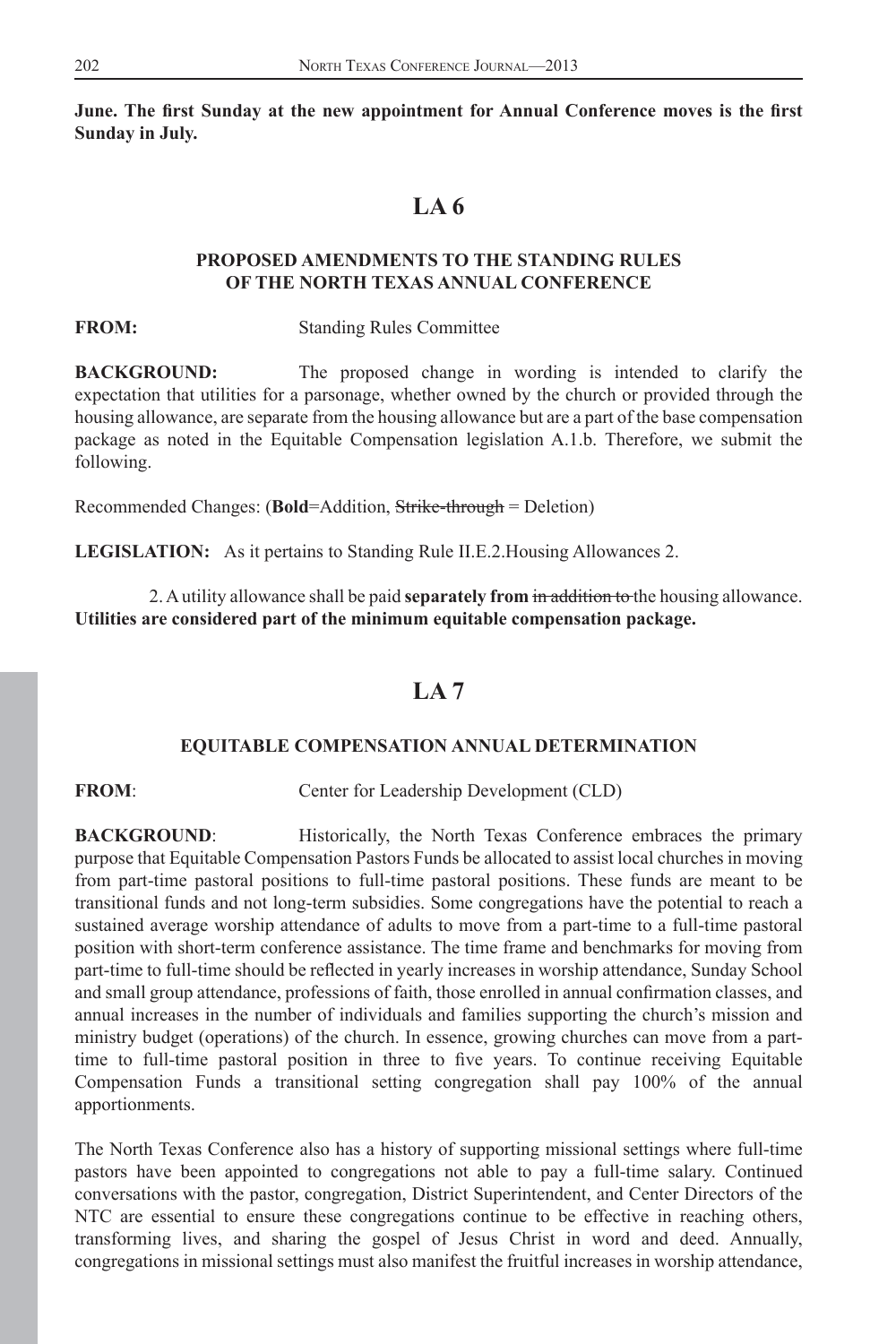small groups, professions of faith, confirmation classes, along with annual stewardship training and education. To continue receiving Equitable Compensation Funds a missional setting congregation shall pay 100% of the annual apportionments.

The Center for Leadership Development in consultation with the Bishop and the NTC Cabinet takes into consideration not only the appropriate minimum level compensation for full-time clergy of the conference but also the needs of the churches in determining whether they can afford a fulltime pastor or not.

**LEGISLATION**: The CLD requests that Pastors Subsidies Equitable Compensation support and administrative expenses be apportioned at \$60,000 for 2014.

- A. Guidelines for Conference Members and Full-Time Local Pastors
	- 1. Equitable Compensation for Conference Members be set at \$44,770 for the minimum equitable compensation. This compensation includes:
		- a. base salary,
		- b. utilities, which shall be provided with payments made by the local church or reimbursed when paid by the pastor.
		- c. vouchered travel reimbursement, which shall be reimbursed at the IRS rate with appropriate records and documentation provided to the church,
		- d. dependent premium payments made by the local church,
		- e. dependent premium supplemental payments paid by the conference at the discretion of the District Superintendent,
		- f. and other conference subsidies received, but excluding any reimbursement for Annual Conference expenses or grants to assist with the expenses to attend expected spiritual formation or continuing education events for all of the clergy members of the conference (e.g., the Clergy Retreat)) for conference members in full connection, associate members and provisional members of the North Texas Conference serving full time for 2014.

For the seventh year the same formula is being applied per the 2006 Annual Conference adopted rate at the recommendation of CF&A for changes to the District Superintendent level compensation. The percent change to the travel & utilities amount is included in the total. The amount of change for 2014 is an increase of 1.21% from \$44,235 in 2013.

2. Adjustments for years of service:

| <b>Equitable Compensation Amounts</b> |
|---------------------------------------|
| \$44,770                              |
| 44,870                                |
| 44.970                                |
| 45,070                                |
| 45,170                                |
| 45,270                                |
|                                       |

3. Compensation for additional churches on a charge: Each charge with more than one church shall receive \$200 additional for the second church and \$100 each for the third through the fifth additional churches.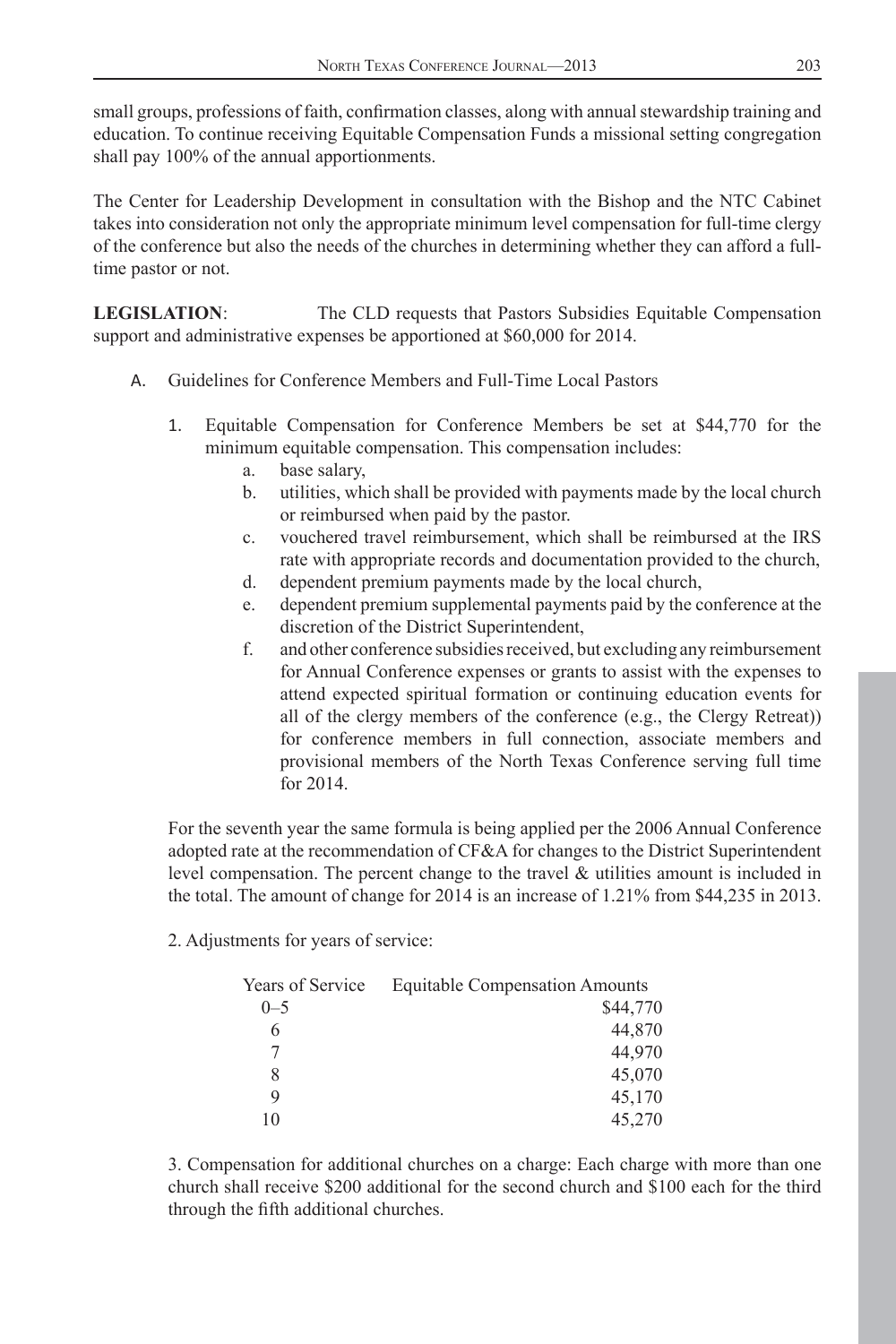4. Housing shall be provided in a church-owned parsonage or provided for with a monthly allowance. It is expected that the minimum housing allowance that will be paid by those churches or charges that do not provide a parsonage for their pastor will be \$12,000 per year. Requests for equitable compensation salary supplements where housing allowances exceed \$12,000 will not be considered.

5. Local Pastors serving full time:

| Five years or less                     | \$39,534 |
|----------------------------------------|----------|
| Six years or more                      | \$39,634 |
| Expense recommendations same as above. |          |

6. Deacons serving under salaried appointments in a local church:

a. Are not eligible to receive Equitable Compensation support from the Annual Conference.

b. Shall be granted the same minimum salary as an elder in full connection when their primary appointment is within a local church. \* \*\*

\*(Judicial Council decision #807)

\*\*(2008 *Book of Discipline*, Paragraphs 331.14, 625.4)

B. The following policies are proposed to the North Texas Annual Conference for the distribution of equitable compensation assistance in 2014:

> 1. A local church exists to serve, not to be served. All churches should be motivated to a larger sense of ministry. Churches whose pastors receive salary subsidy should be open to linkage with other churches in order to utilize efficiently the service of full-time conference members to reduce the need for subsidy.

> 2. Equitable Compensation levels can best be met when appointments are open to all ministerial members without regard to race or gender. We continue to urge every conference member to make the subject of a fully open Conference and adequately supported ministry at the local church level a matter of daily personal prayer. Only as the love of Christ dwells in us can an Annual Conference be a communion of caring persons.

> 3. Growth in stewardship should be achieved by all below-minimum remuneration churches. In making application for salary subsidy, District Superintendents are to provide evidence of stewardship education and growth of the church.

> 4. Tenure payments are designed to honor the years of service of pastors who continue for more than five years in ministry to below minimum compensation charges because of the needs of the Conference. The Bishop and the Cabinet are urged to make every effort to move pastors to above-minimum compensation charges within five years after they begin full-time service.

> 5. Applications for salary subsidy from Equitable Compensation are to be made by the District Superintendent on the prescribed forms.

> 6. The Charge Conference of any charge unable to pay the minimum salary set by the Conference shall be informed by the District Superintendent of the guidelines for receiving equitable compensation assistance. The Charge shall be informed of the amount required to bring the compensation level up to the minimum and shall be challenged to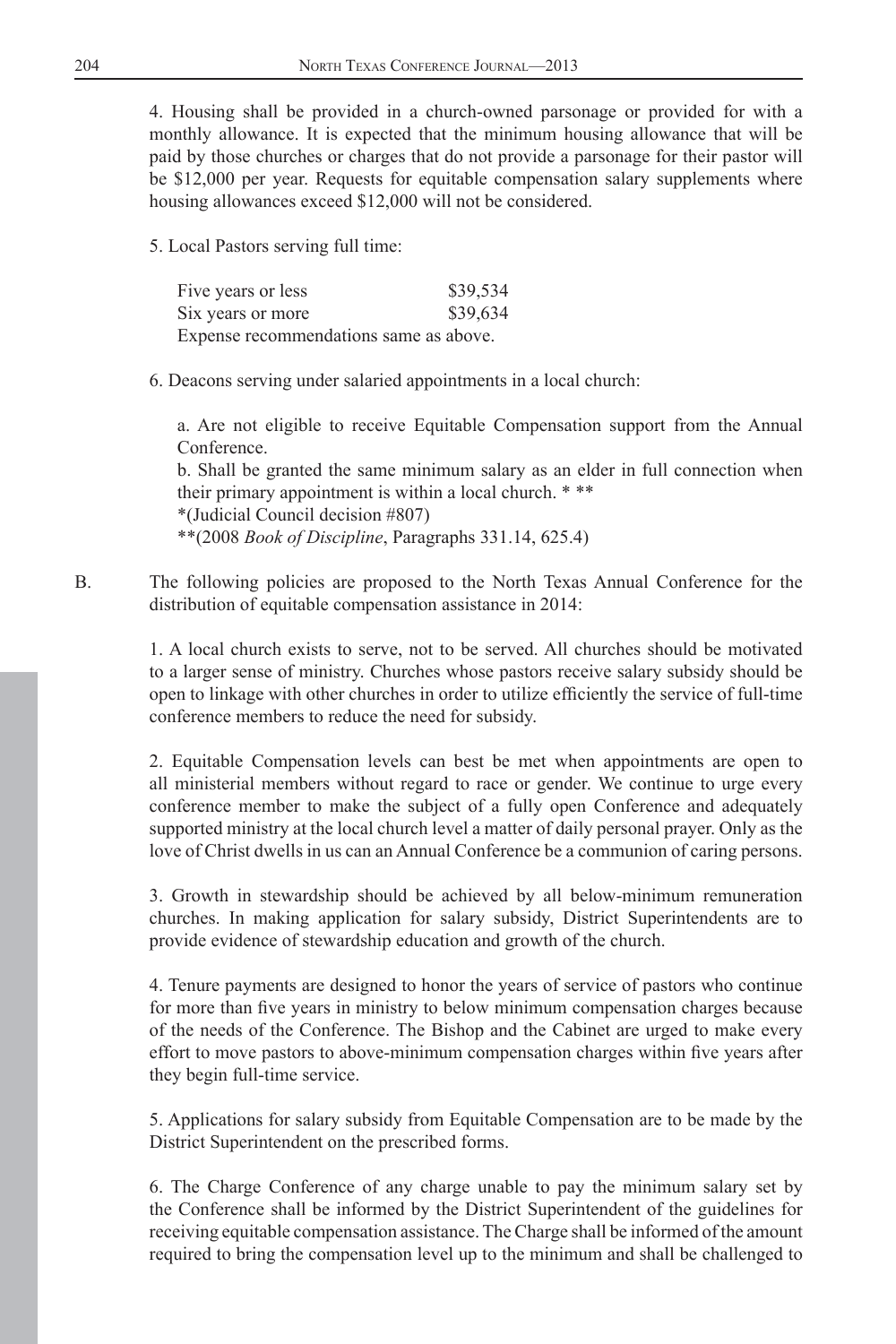move toward the goal of full self-support at the earliest possible time. On the application for salary assistance, the District Superintendent shall certify that the charge has been duly notified. The amount of subsidy granted to a pastor shall be acknowledged annually at the Charge Conference.

7. Equitable Compensation assistance is not available to pastors serving as associate pastors or in staff positions other than pastor-in-charge. In order that such persons receive an equitable wage and to be in compliance with Judicial Council decision #807, however, it is expected<sup>\*</sup> that local churches use Conference minimum standards as minimum guidelines to setting associate and staff salaries.

\*(Judicial Council decision #807)

8. Pastors who decline an appointment which would reduce or eliminate compensation support are ineligible for the Equitable Compensation tenure payment given for years of service.

9. Equitable Compensation assistance is not available for a North Texas Conference member appointed to serve in another Annual Conference, nor is it available to members of other Annual Conferences serving under appointment in the North Texas Conference.

10. There shall be no lump sum payments to persons receiving Equitable Compensation assistance unless such sums are too small for monthly payments to be made.

11. It shall be the responsibility of the pastor receiving Equitable Compensation subsidy to inform the District Superintendent of any increase in remuneration or any changes in eligibility which occur after an application for Equitable Compensation has been approved.

### **EXCEPTIONAL REQUESTS BY THE CABINET:**

All requests for exceptional support (assistance requested by the Cabinet in excess of the 25% maximum standard) shall be submitted in writing to the Center Director for Leadership Development and to the Center Director for Connectional Resources. The requests shall include the amount of assistance requested, length of time for assistance and reason(s) for exceptional request.

### **SUMMARY AND ACTION PLAN**

In the North Texas Conference Minimum Equitable Compensation Salary increases have been indexed annually with the % increase given to all pastors under appointment. For example, if the salary compensation rose 1.50 % in a given year then the request to increase the Minimum Equitable Compensation rose 1.50%. Given that pension and health insurance premiums continue to rise annually as a cost to the congregations there is a present need to study, examine and bring a recommendation to align mission, money and a sustainable plan for Equitable Compensation. A task force, led by the Center for Leadership Development shall be convened to bring a comprehensive plan to the 2014 Session of the North Texas Conference for legislative action.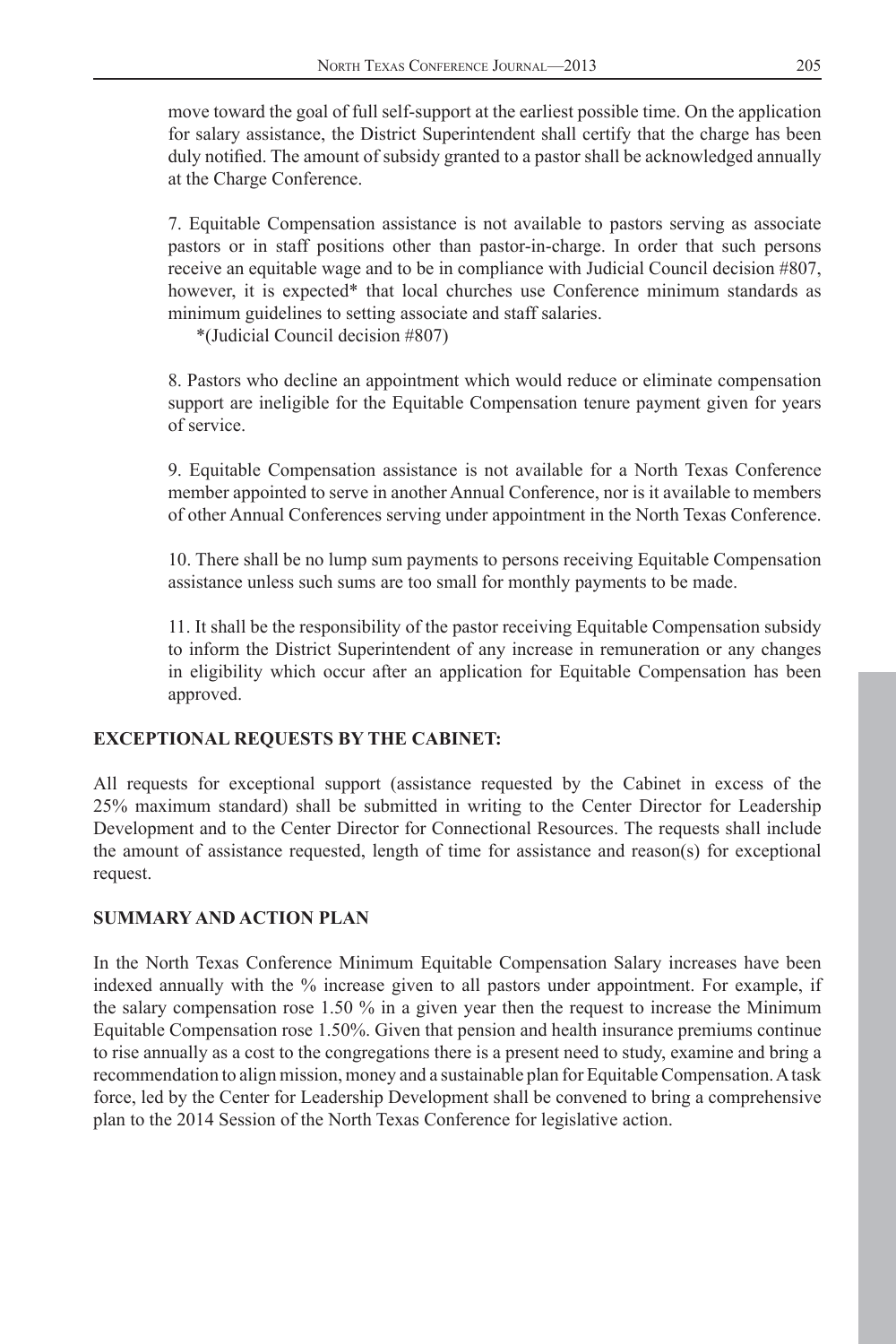# **LA 8**

# <span id="page-10-0"></span>**RESOLUTION TO DESIGNATE RENTAL/HOUSING ALLOWANCES FOR RETIRED OR DISABLED CLERGYPERSONS OF THE NORTH TEXAS CONFERENCE**

**FROM: Board of Pension and Health Benefits BACKGROUND:** To be in compliance with Internal Revenue Service Revenue Ruling 75-22, 1975-1,49, as it relates to clergy housing, the North Texas Conference (the "Conference") adopts the following resolutions relating to rental/housing allowances for active, retired, or disabled clergypersons of the Conference:

**LEGISLATION: WHEREAS**, the religious denomination known as The United Methodist Church (the "Church"), of which the North Texas Conference is a part, has in the past functioned and continues to function through Ministers of the Gospel (within the meaning of Internal Revenue Code section 107) who were or are duly ordained, commissioned or licensed ministers of the Church ("Clergypersons"); and

**WHEREAS**, the practice of the Church and of this Conference was and is to provide active Clergypersons with a parsonage or a rental/housing allowance as part of their gross compensation; and

**WHEREAS**, pensions or other amounts paid to active, retired and disabled Clergypersons are considered to be deferred compensation and are paid to active, retired and disabled Clergypersons in consideration of previous active service; and

**WHEREAS**, the Internal Revenue Service has recognized the Conference (or its predecessors) as the appropriate organization to designate a rental/housing allowance for Clergypersons who are or were members of this Conference and are eligible to receive such deferred compensation:

# **NOW, THEREFORE, BE IT RESOLVED**:

**THAT** an amount equal to 100% of the pension or disability payments received from plans authorized under *The Book of Discipline of The United Methodist Church* (the "*Discipline*"), which includes all such payments from the General Board of Pension and Health Benefits ("GBOPHB"), during the year 2014 by each active, retired, or disabled Clergyperson who is or was a member of the Conference or its predecessors, be and hereby is designated as a rental/housing allowance for each such Clergyperson; and

**THAT** the pension or disability payments to which this rental/housing allowance applies will be any pension or disability payments from plans, annuities, or funds authorized under the *Discipline*, including such payments from the GBOPHB and from a commercial annuity company that provides an annuity arising from benefits accrued under a GBOPHB plan, annuity, or fund authorized under the *Discipline*, that result from any service a Clergyperson rendered to this Conference or that an active, a retired, or a disabled Clergyperson of this Conference rendered to any local church, annual conference of the Church, general agency of the Church, other institution of the Church, former denomination that is now a part of the Church, or any other employer that employed the Clergyperson to perform services related to the ministry of the Church, or its predecessors, and that elected to make contributions to, or accrue a benefit under, such a plan, annuity, or fund for such active, retired or disabled Clergyperson's pension or disability as part of his or her gross compensation.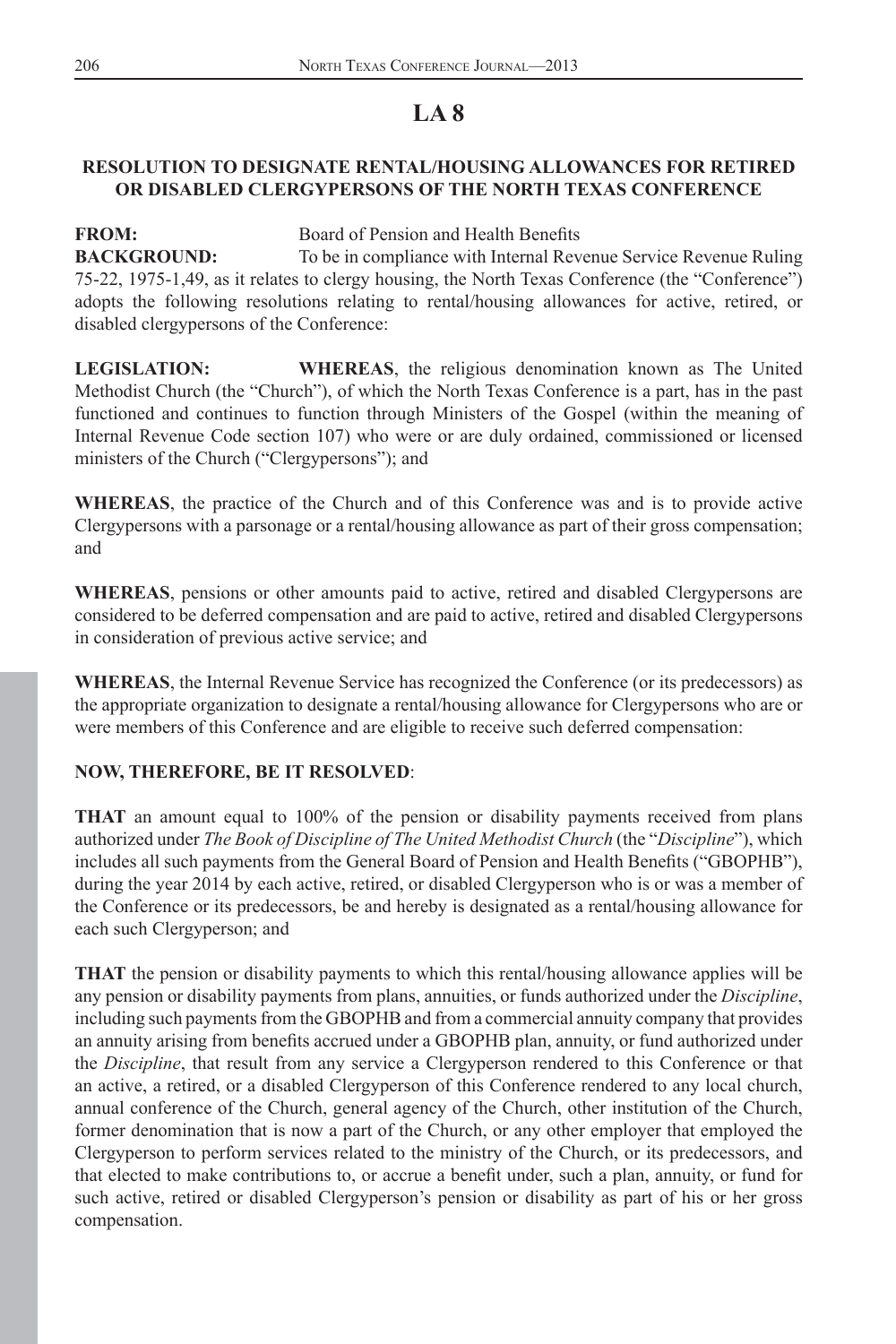<span id="page-11-0"></span>NOTE: The rental/housing allowance that may be excluded from a Clergyperson's gross income in any year for federal income tax purposes is limited under Internal Revenue Code section 107 (2) and regulations there under to the least of: (1) the amount of the rental/housing allowance designated by the Clergyperson's employer or other appropriate body of the Church (such as this Conference in the foregoing resolutions) for such year; (2) the amount actually expended by the Clergyperson to rent or provide a home in such year; or  $(3)$  the fair rental value of the home, including furnishings and appurtenances (such as a garage), plus the cost of utilities in such year.

# **LA 9**

#### **PRE-1982 SERVICE YEAR RATE FOR 2014**

## **FROM:** Board of Pension and Health Benefits

**BACKGROUND:** Paragraph 1506.7 of the *2012 Discipline* states that the responsibility for past service annuity rate for ministerial service rendered before 1982 be determined by each annual conference. In 1999 the North Texas Conference adopted 1% of the Conference Average Compensation (CAC) as its policy for setting the annual pre-1982 service year rate. Legislation passed at the 2012 General Conference removed the wording from Paragraph 1506.7 requiring the Past Service Rate increases be a minimum of .8% based on the CAC. Furthermore, General Conference 2012 passed legislation requiring full funding of any Past Service Rate increases by December 31 of the year preceding the proposed increase. Although we are no longer required by Discipline to tie the Past Service Rate to the CAC and we are required to provide the full funding of any planned increase by the close of the year preceding the increase, the North Texas Conference Board of Pension and Health Benefits is recommending we continue to set the Pre-1982 Service Year Rate at 1% of the CAC. For 2014 the CAC is \$74,267. Thus, the Conference Board of Pension and Health Benefits recommends that 1% of that or \$743 be the past service rate for 2014.

**LEGISLATION:** That the pre-1982 Service Year Rate for 2014 be established at \$743 for approved service of clergy members in full connection, probationary members, associate members and local pastors of the conference.

# **LA 10**

### **2014 BOPHB APPORTIONMENT BUDGET**

**FROM:** Board of Pension and Health Benefits

**BACKGROUND:** The two previous apportionments to fund the work of the Board of Pension and Health Benefits (Insurance Subsidies and Board of Pensions) were combined beginning in 2009 to recognize that they are closely related and allow for transferring funds between the two areas as needed. The proposed 2014 apportionment budget request reflects the plans included in previous legislation regarding Clergy Retirement Security Plan (CRSP) funding, Pre-1982 Service Year Rate for 2014 and the 2014 Pre-82 Pension Liability and Retiree Medical Liability Funding Plans as well as the proposed legislation for Retiree Medical Insurance, and the inclusion of Less Than Full Time Clergy in CRSP. The notes following each section of the apportionment offer further explanation.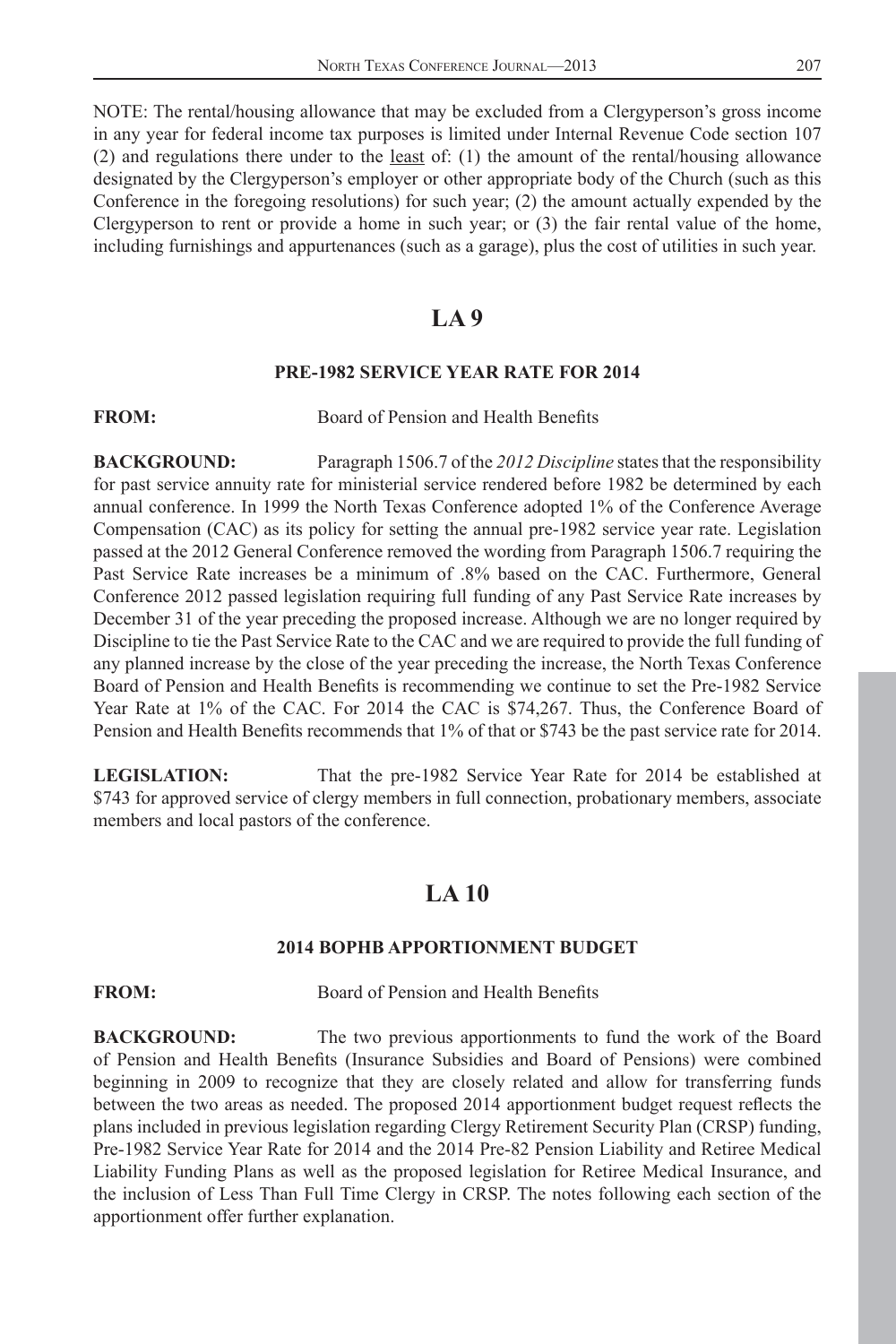As planned, \$29,829 from reserves was spent for pensions and \$66,419 from reserves was spent for board expenses and health insurance subsidies in 2012. For 2013, it is budgeted that approximately \$30,000 from reserves will be spent for apportioned pension supplements and \$70,000 from reserves will be spent for apportioned health insurance subsidies.

At the beginning of 2013, approximately \$1.56 million remained in health insurance reserves. It is anticipated that the balance of the health insurance reserves will be about \$1.49 million at the end of 2013. The target for this fund has been between \$1 - \$1.5 million (approximately \$1 million was the ending balance from the conference self-funded health insurance program upon entering the denominational program Health Flex in 1995) so as to be able to preserve the options of the conference health insurance program. As planned, the subsidies for health insurance will be apportioned again beginning in 2014.

#### **LEGISLATION:**

|                        | 2012<br>Budget | 2012 Actual<br>Expenses | 2013<br>Budget | 2014<br>Request | $\%$<br>Change |
|------------------------|----------------|-------------------------|----------------|-----------------|----------------|
| <b>Pensions</b>        |                |                         |                |                 |                |
| Past Service Funding   | 642,000        | 626,781                 | 624,000        | $\theta$        |                |
| <b>CPP</b>             | $\theta$       | $\theta$                | $\theta$       | 628,000         |                |
| <b>CRSP</b> Supplement | $\theta$       | 29,829                  | $\theta$       | 25,000          |                |
| <b>Board Expenses</b>  | 12,000         | 9,379                   | 13,100         | 11,500          |                |
| Sub-Total              | 654,000        | 665,989                 | 637,100        | 664,500         | $4.30\%$       |
|                        |                |                         |                |                 |                |

- (1) In 2009, GBOPHB notified us we would need to begin funding this past liability due to the decline of the stock market in the fall of 2008. We believed we were fully funded in 2008. To offset the increase in minimum contributions for this liability caused by the 2008 market decline, GBOPHB granted a three-year "CPP Holiday" which we took in 2011-2013. The amount which would have been budgeted in those years for CPP was allocated to fund the additional minimum contribution required for the unfunded liability. While the market has made substantial gains, it has not fully recovered. Therefore we are being assessed \$356,254 for 2014 for the past liability. In addition, General Conference 2012 passed legislation requiring all increases in Past Service Rates must be funded at the beginning of the year the increase is slated to take effect. The Board of Pension and Health Benefits is recommending we continue the same rate of increase as in the past, which is tied to the increase in the Conference Average Compensation. This results in an increase of approximately 1.5% for our retirees. The funding required for this increase is \$290,983. The funding for this liability for this year will come from the Deposit account at the General Board. Going forward, funding for the remaining Pre-82 Liability will have to be considered in response to updated actuarial data and market performance. At this time, assuming no further market downturns, we believe the remaining liability can be funded without additional apportionments by using the designated Retiree Medical Account, as this account is designed to cover both Retiree Medical and Pre-82 liabilities.
- (2) The CRSP Supplement provides supplements for churches under the Denominational Average Compensation and covers pastors on medical leave and provides a small amount for uncollectable premiums. Nothing was budgeted for this in 2010, 2011, 2012 or 2013 due to a large beginning balance to spend down. The expenditure in 2009 was \$39,392, \$43,575 in 2010, \$36,344.78 in 2011, and \$29,829 in 2012. The anticipated expense for 2013 is approximately \$30,000. The change in the CRSP program that was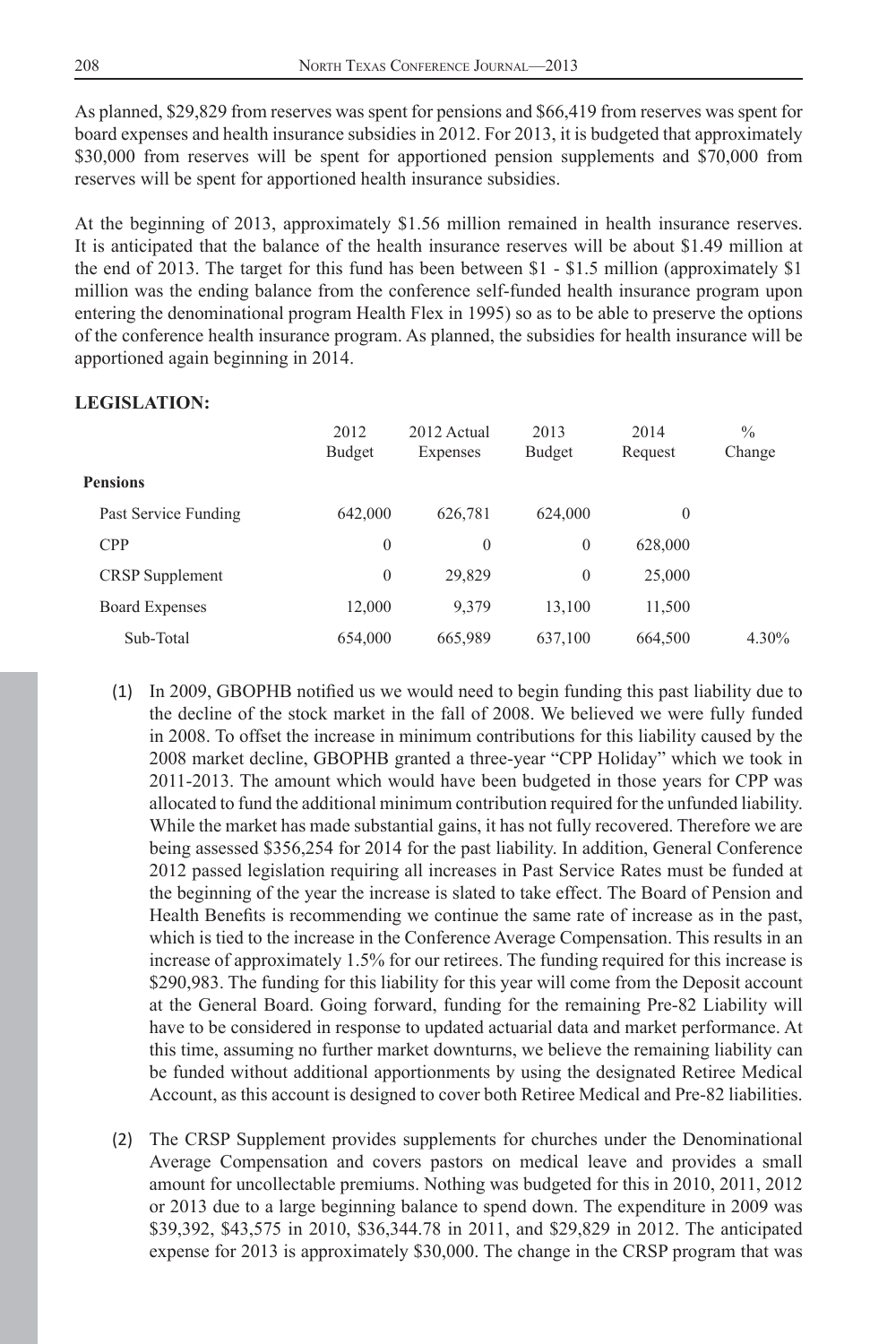approved at General Conference 2012 goes into effect for 2014, resulting in a lower projected expense for 2014.

(3) The Sub-Total is an increase of \$27,400 or approximately 4.3% from the 2013 amount budgeted of \$637,100, due to apportioned funding of the CRSP supplement.

|                                   | 2012 Budget | 2012<br>Actual<br>Expenses | 2013<br>Budget   | 2014<br>Request | $\frac{0}{0}$<br>Change |
|-----------------------------------|-------------|----------------------------|------------------|-----------------|-------------------------|
| <b>Health Insurance</b>           |             |                            |                  |                 |                         |
| Health Ins Subsidy–Disability (1) | $\theta$    | 36,260                     | $\mathbf{0}$     | 38,000          |                         |
| Insurance-Life/ADD Premium (2)    | $\theta$    | 28,825                     | $\theta$         | 30,000          |                         |
| <b>Board Expenses</b>             | $\theta$    | 1,334                      | $\boldsymbol{0}$ | 1,850           |                         |
| Retiree Health Insurance          |             |                            |                  |                 |                         |
| Current Year Benefits (3)         | 517,800     | 500,600                    | 517,800          | 415,000         |                         |
| Past Service Funding (4)          | 784,000     | 765,845                    | 784,000          | 784,000         |                         |
| Ret. Med. For New Entrants (5)    | 213,000     | 208,039                    | 213,000          | 213,000         |                         |
| Sub-Total $(6)$                   | 1,514,800   | 1,540,903                  | 1,514,800        | 1,481,850       | $-2.2%$                 |
| Total for BOPHB (7)               | 2,168,800   | 2,206,892                  | 2,151,900        | 2,146,350       | $-0.3\%$                |

(1) The conference currently covers the health insurance premiums of those on disability. This premium was not budgeted for apportionments for the last three years as part of a plan to spend down health insurance reserves for  $2011 - 2013$ . As planned, this item is once again added back to the apportionments beginning in 2014.

(2) The premium for additional term life insurance for clergy and lay in Health Flex was paid from reserves for the past three years. Beginning in 2014, this premium will be included in apportionments once again as we have spent down the health insurance reserves funds as anticipated.

(3) The anticipated cost in 2013 is approximately \$517,800. Beginning in 2014, the transition to Extend Health will lower the overall costs for both the retiree and the conference. This request also includes \$15,000 to be allocated to the cost of the actuarial services required for audit and compliance.

(4) The Retiree Medical Liability funding plan updated by the 2008 Annual Conference session shifted the Past Service Funding apportionment at this level from Pre-82 Pensions to the Retiree Medical Liability beginning in 2009 and continuing until that liability is fully funded. The Retiree Medical Liability funding plan was updated again in 2012 under the leadership of Jerry Pinkerton. This team submitted a request to the BOPHB that the apportionment level remain the same until this outstanding liability is funded. With the move to Extend Health, it is anticipated the liability could be fully funded by 2021 if not sooner.

(5) The Retiree Medical Liability funding plan updated by the 2008 Annual Conference session calls for this item to be frozen at \$213,000 until the Pre-82 Pension Plan and the Retiree Medical Liability are fully funded and the Past Service Funding apportionment is eliminated.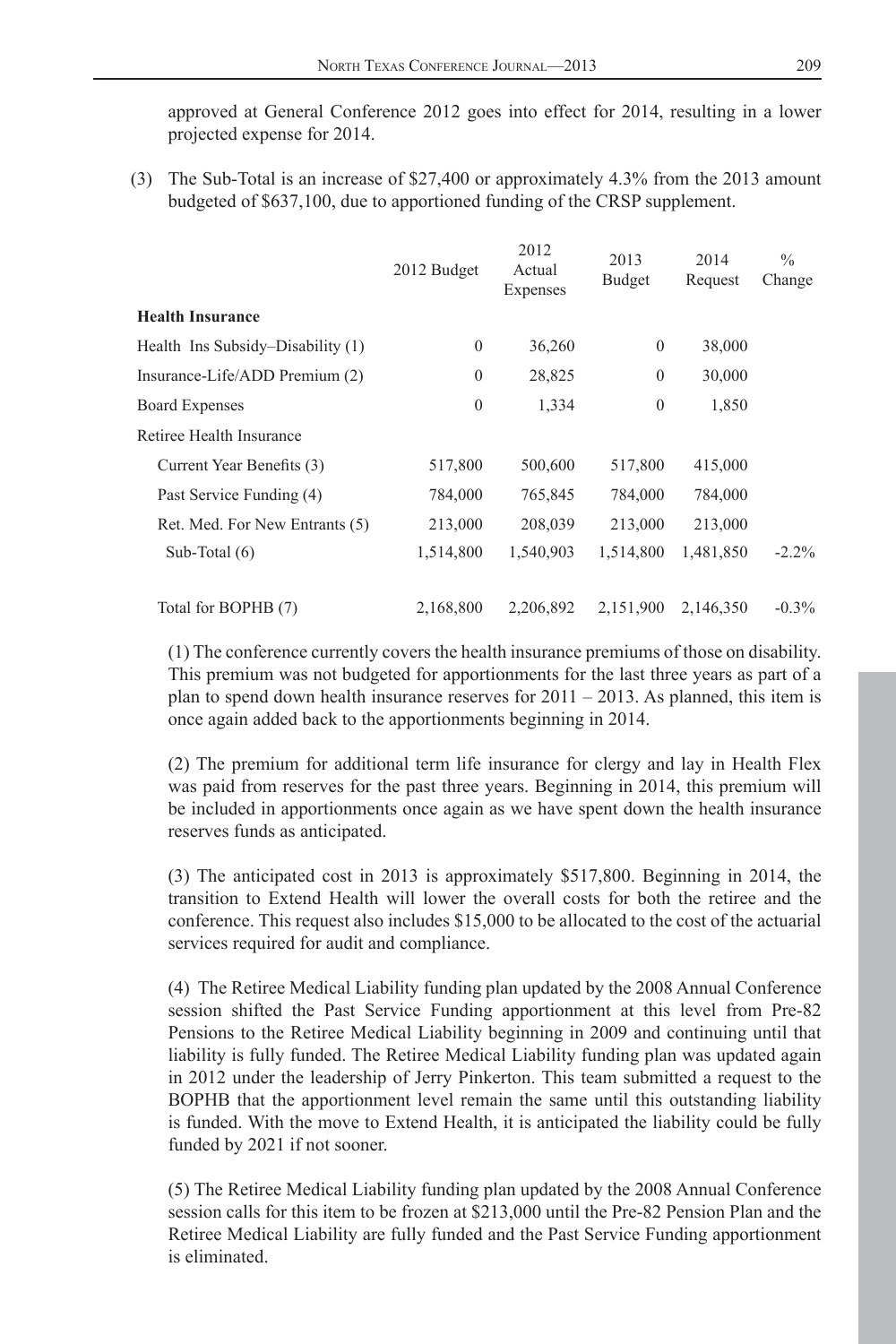<span id="page-14-0"></span>(6) The Sub-Total is a decrease of \$32,950 or 2.2% from 2012.

(7) The TOTAL is a decrease of \$5,500 or 0.3%.

# **LA 11**

### **CRSP PARTICIPATION FOR LESS THAN FULL TIME CLERGY**

**FROM:** Board of Pension and Health Benefits

**BACKGROUND:** By approval of Petition 20432 at the 2012 General Conference, the Clergy Retirement Security Program (CRSP) was changed to require that full-time clergy continue to be eligible to earn benefits; for those clergy serving less than full-time, each annual conference may also elect to cover clergy who are appointed three-quarters time or half-time. Clergy who are appointed one-quarter time will no longer be eligible to earn CRSP benefits. As in the past, all appointed clergy are eligible to participate in UMPIP.

**LEGISLATION:** That the North Texas Annual Conference continue to offer eligibility to earn CRSP benefits to all clergy members in full connection, probationary members, associate members and local pastors of the conference serving in one-half and three-quarter time appointments. Clergy serving in full-time appointments must participate in CRSP. All clergy members serving in half-time and three-quarter time appointments may opt out of CRSP through a waiver. All clergy, including those serving in one-quarter time appointments, are eligible to participate in UMPIP.

# **LA 12**

#### **FINANCE AND ADMINISTRATION**

**FROM:** Council on Finance and Administration

#### **INTRODUCTION**

The North Texas Conference is to be congratulated on another excellent payout on apportionments in 2012. Even with all the financial challenges we have faced as a nation and in our annual conference and congregations, the churches of the North Texas Conference had a total 2012 payout of 96.8%, compared to 95.8% for 2011. We are very aware that several pastors and churches truly went the extra mile to make it happen. Congratulations and thank you for your dedication and commitment!

We celebrate that 268 out of 295 churches with apportionments paid 100%, and 53 churches made Second Mile contributions to help others. Both of these statistics are increases over last year. Your faithfulness in your stewardship as well as your generosity in helping one another in meeting this financial obligation is a powerful testimony. We especially recognize the NORTHWEST District for achieving 100% payment for the 21st year in a row as well as the EAST District for their 100% payout for the 18th year in a row! These pastors, lay leaders and District Superintendents Marvin Guier and Joan LaBarr are to be commended!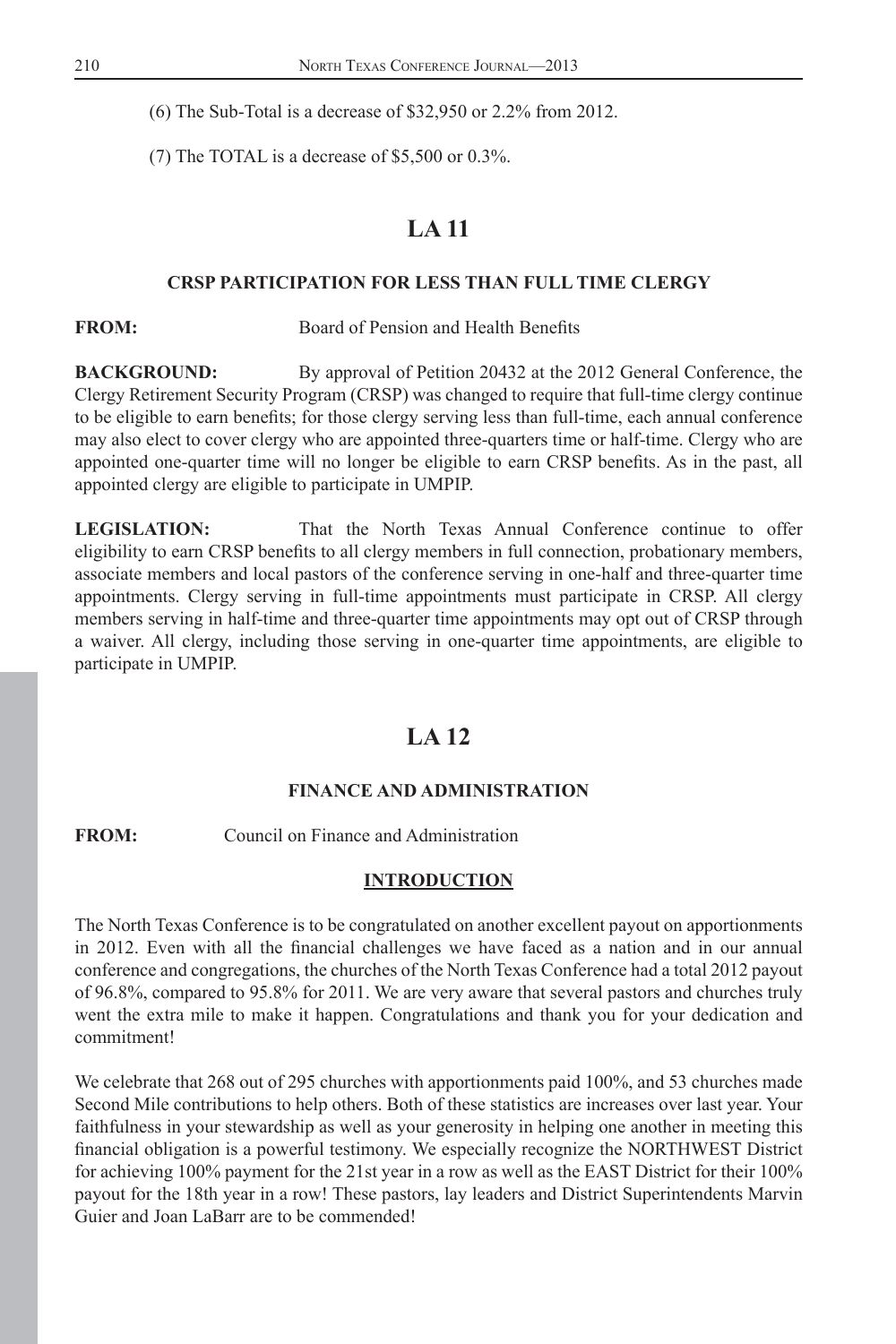The total paid for apportionments was \$11,536,576 and the total paid for all benevolent causes was \$12,286,843.

While the Council recommends that local churches strive to designate at least 25% of their total annual budgets for causes beyond their churches, it is expected that apportionments will be given first claim by churches in their beyond-the-local church payments, with advance specials and other benevolences viewed as second-mile giving.

The Council continues to expect 100% payout of our apportionments and urges every church to take seriously the recommended ten-month payment plan in which 10% of the annual apportionment amount is remitted monthly. Without doubt, making monthly payments beginning in January or February is an important step in paying apportionments in full.

Paragraph 622 of the 2012 *Discipline* states that the Board of Pension and Health Benefits apportionment, the Episcopal Fund, the District Superintendents Fund, and Equitable Compensation are apportioned funds which are to be paid on the same schedule as the pastor's salary is paid. The Cabinet joins the Council in urging each church to adhere to this mandate monthly.

All churches are also encouraged to make contributions to their District Second Mile Fund. This is an important way to assist districts and the conference as a whole to achieve 100% payment of our total apportionments.

The Council and the Conference Treasurer continue to update reports in order to provide the information conference leaders and members expect in a more open and transparent way. The Council takes seriously its fiduciary responsibility and is working with conference leaders to ensure faithful and effective stewardship of conference funds.

# **END-OF-YEAR 2012 FINANCIAL OVERVIEW**

- 1. The 2012 apportionment payout was 96.8%.
- 2. As planned, we spent down an additional \$347,333 of reserves to reduce apportionments and direct bill benefits premiums to the churches. This is in addition to the \$413,584 of planned spending of reserves in 2010 and the \$491,344 in 2011. The target goal of the health insurance reserves is between \$1,000,000 and \$1,500,000. As of the end of 2012, we still had \$1,558,416 in our health insurance reserve account. We plan to spend an additional \$100,000 for Pension and Health Insurance supplements in 2013.
- 3. The total unrestricted and undesignated cash held by the conference treasurer at the end of 2012 was \$586,854. At the January 11, 2013 closeout day, the treasury received an additional \$1,966,011 in 2012 apportionments. The conference treasury held \$6,684,449 in designated reserves at the Texas Methodist Foundation, and an additional \$19,316,692 in deposits at the General Board of Pension and Health Benefits, designated for the outstanding liabilities of \$9,780,695 for the remaining Pre-82 liability and \$28,562,691 in Post Retiree Medical liability. These remaining retiree liabilities total \$19,026,694  $(28,562,691 + 9,780,695 - 19,316,692)$  which must be funded by 2021.
- 4. The conference transitioned from a modified cash basis accounting method to Generally Accepted Accounting Principles (GAAP) reporting effective January 1, 2012. The most significant presentation effected with this change is the inclusion of the Retiree Medical Liability funding on the financial statements. Although we have approximately \$19.3 million held in trust for this liability, the actuarially determined liability for this benefit is \$28.6 million. Please see the Retiree Medical Liability report contained with the Board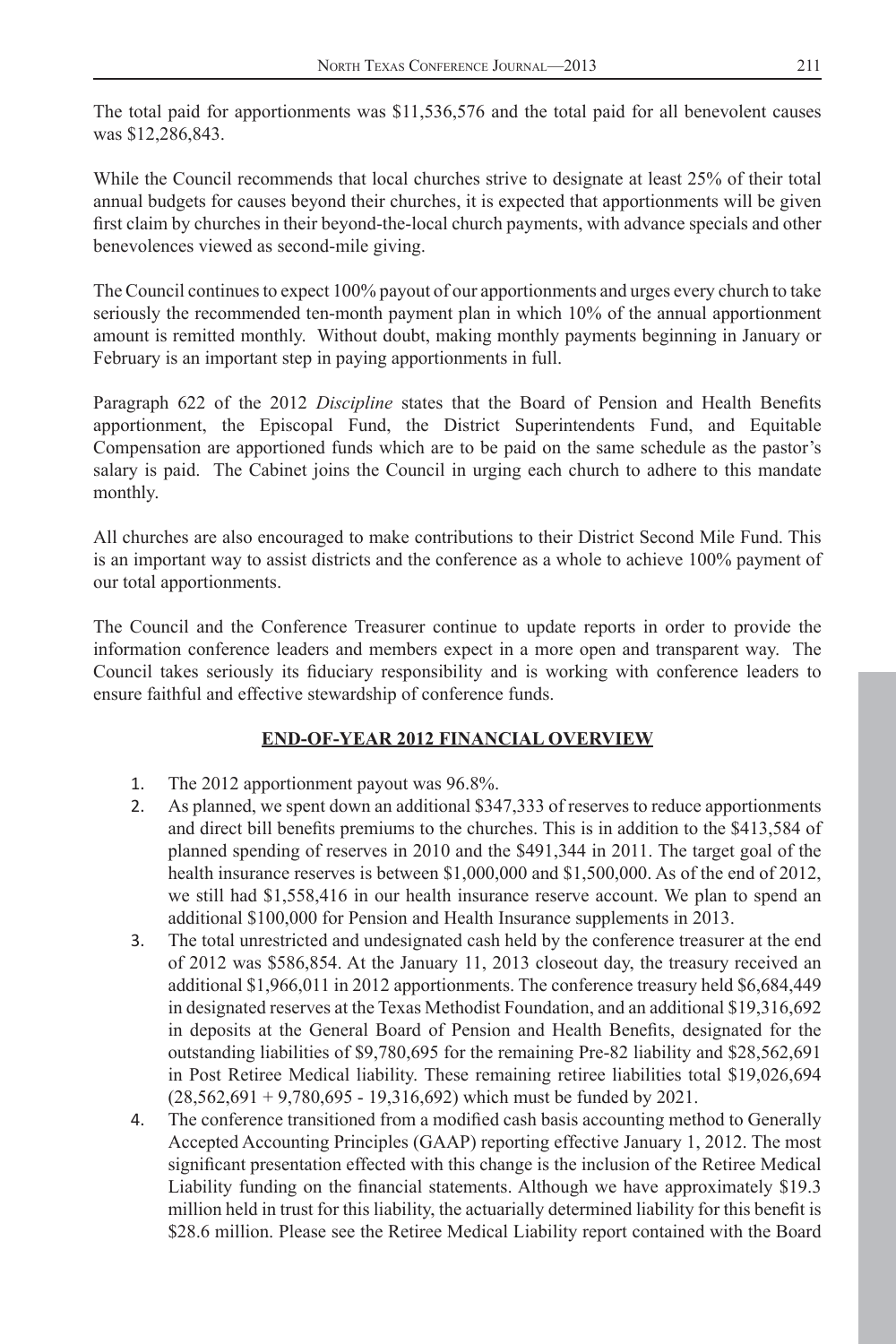of Pension and Health Benefits report for more information on our plans to fund this in its entirety by 2021.

5. Detailed 2012 financial reports may be found in the Agency Reports section XIII of this Journal.

# **FURTHER INFORMATION**

# A. Fidelity Bond for Local Churches

Beginning in 2007, with the establishment of our Conference-Wide Property & Liability Insurance Program through PACT, a \$100,000 Employee Dishonesty (Crime) Bond was established to cover those persons authorized to handle funds in every church in the Annual Conference. Effective April 1, 2012, we placed our insurance coverage with McQueary, Henry, Bowles, and Troy. We continue to provide the \$100,000 Employee Dishonesty (Crime) Bond in our current insurance program.

## B. Electric Aggregation Program

Electric utilities in the state of Texas were deregulated effective January 1, 2002. Deregulation offered the opportunity for the churches of the North Texas Conference to join together to purchase electricity. With the encouragement of CF&A, a group of large churches in the conference initiated an effort to secure a group contract for the purchase of electricity. All of the churches of the conference have been invited to participate in this effort. The program is now in its fifth aggregate contract and continues to be beneficial to the approximately 106 participating churches with the benefits of achieving scale, the ability to anticipate costs in budgeting, and protection against the volatility of natural gas prices and future cost increases.

An additional feature of the present contract is the inclusion of 10% renewable or "green" energy for every church, which was secured at no additional cost to the group contract. Churches may choose to increase the percentage of renewable energy for an additional cost. As reported in a December 22, 2007 feature article in the *Dallas Morning News*: "In an apparently unprecedented move for a large religious group, United Methodist churches of North Texas have joined forces to buy 'green' electricity generated by windmills in the western part of the state." Staff writer Sam Hodges went on to say, "Environmentalists say they're unaware of another conference, diocese, synod or any other body of churches that has used its economic clout to spur nonpolluting electricity production." This is a significant step as we try to live out our concern for the environment.

Effective January 1, 2012, we have entered into a new two year electrical aggregate contract for a negotiated rate of 5.55 cents per KWH for the churches that opted to participate. This contract has been extended for another 18 months beginning January 1, 2014 at a rate of 5.41 cents per KWH for the participating churches.

# C. Conference-Wide Property & Liability Insurance Program

In response to requests for help from several local churches and after a great deal of study and discussion over many years, the 2006 Annual Conference session voted to establish a conferencewide property and liability insurance program through the group captive established by GCFA known as UM PACT. State regulations governing group captives required each annual conference to provide a capital contribution to the captive.

In April of 2011, GCFA created United Methodist Insurance (UMI) as a single parent captive with the intent of providing greater insurance coverage opportunities and savings. By the end of the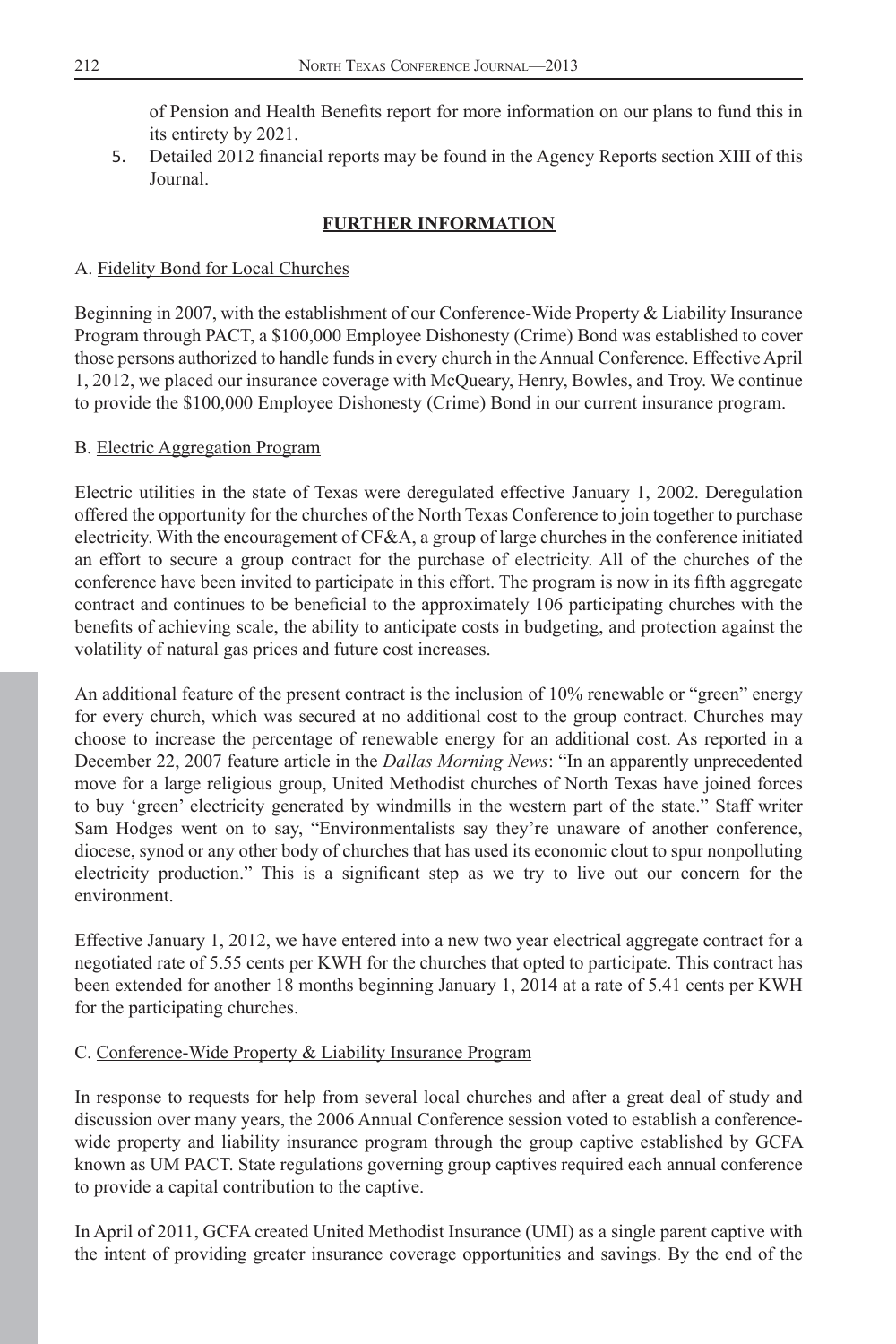second quarter of 2012, UMI assumed all of the assets and liabilities of the UM PACT program and retain its risks and coverage. Although the North Texas Conference is no longer participating in the UMI program, we do continue to have an asset of approximately \$200,000 held with UMI from our capital contribution. We expect this contribution to eventually be returned to our conference.

In 2011, the unusually high loss experience over the past five years led to a premium increase of 23% over the previous year along with an increase in deductibles from a flat \$1,000 across the board to a wind and hail damage deductible of 2% per building with a cap of \$50,000 per building per occurrence on our October 1, 2011 insurance renewal with UMI. Under the direction of the Bishop, the Core Leadership Team, and the Council on Finance and Administration (CFA), an Insurance Advisory Team (IAT) was created to negotiate this program on behalf of the churches of the North Texas conference. The IAT was a six member task force composed of experienced property and liability insurance professionals who were not current broker/agents, directors, or otherwise beneficiaries of any sort of insurance carrier so that they might act on behalf of the churches of the North Texas Conference without any conflict of interest. Over the course of the next several months, the IAT entered into negotiations with UMI over our existing insurance programs. In addition, they secured the services of a local commercial broker, MHBT, in order to obtain a competitive bid on our lines of coverage.

In 2011, the IAT presented to CFA their recommendation that we move all lines of property and liability insurance coverage to MHBT. CFA voted unanimously to accept the recommendation of the IAT and to ask that this short term task force be an ongoing committee tasked with the work of review and continued negotiation of our insurance needs, reporting directly to CFA.

Fortunately for our churches, the Property and Liability insurance was moved to a new carrier on April 1, 2012. On April 3, 2012 the Dallas area experienced the eighth most expensive storm in the last forty years of Texas weather history. And on June 16th, the Dallas area was again hit with what proved to be the fifth most expensive insurance loss for Texas. Both of these storms ranked above the Bastrop Wildfires in terms of total losses for the insurance industry. Had we remained under our previous carriers, our churches would have experienced deductibles of approximately \$1,405,611 on the hail claims alone based on the 2% of building value deductible. Instead, our churches paid a total of \$74,260 in deductibles on these same losses under our new insurance policy. We are facing a very hard market for property insurance lines due to the recent storms, particularly in Dallas and Wichita Counties. The Insurance Advisory Committee is working very hard to provide our churches with coverage that protects their ministry dollars.

Because of continuing concern over the vulnerability of our churches in today's litigious society and realizing that all of the other churches are at risk when some are without adequate coverage or limits, the Council is convinced that a mandatory conference wide program is the best way to protect all North Texas Conference churches in case of property losses or issues leading to liability claims. The Council desires to do everything possible to keep our churches out of harm's way and to enhance our protection of ministry and mission.

# D. Pre-1982 Pension Liability

The *2012 Discipline* requires the submission of an annual comprehensive funding plan for all of our benefit liabilities including our pre-1982 pension liability. (See Board of Pension and Health Benefits legislative items.)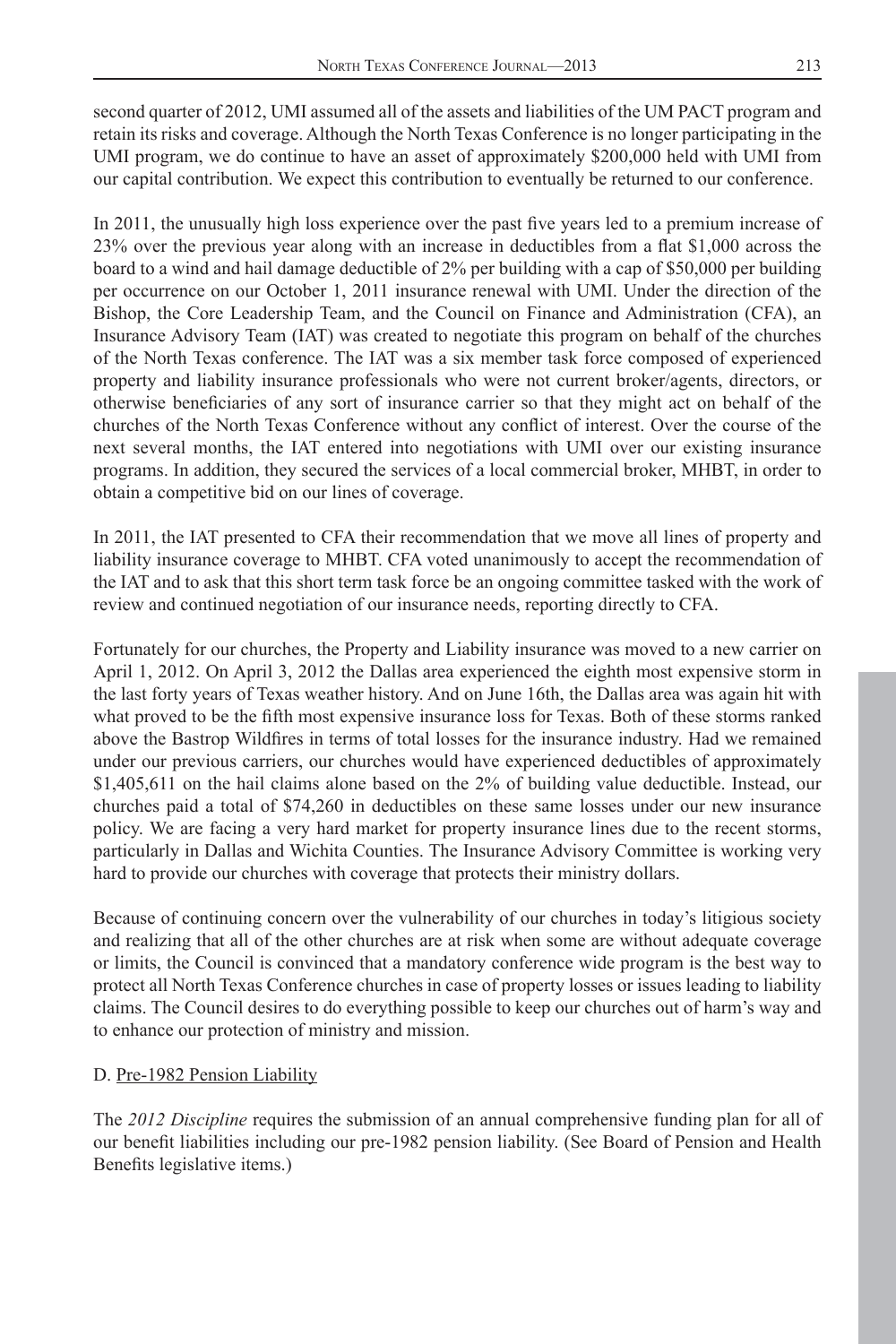# E. Retiree Medical Liability

A plan to address the conference's Retiree Medical Liability was adopted by the 2002 Annual Conference session and updated by the 2006 and 2008 Annual Conference sessions. A study group, under the leadership of Jerry Pinkerton, revisited our progress towards funding this liability in the fall of 2012. Their report is included in the Conference Board of Pension and Health Benefits report found on page 314.

# F. Salary, Benefits and Expenses for District Superintendents

As stated in the conference's Standing Rules, "the salary of a district superintendent shall be adjusted annually by the average percentage change in the base compensation of all full-time pastors appointed to serve local churches or appointments for which the conference is responsible."

The amount of change called for in accordance with the policy for 2014 is a 1.21% increase, which brings the salary to \$109,530. Parsonages or a Housing Allowance are provided by the districts. Utilities, travel and expenses are reimbursed by voucher.

# **RECOMMENDATIONS FOR LEGISLATIVE ACTION**

# **I. AUDITOR FOR THE CONFERENCE TREASURY**

The Council recommends Ratliff Associates as the auditing firm for the Conference Treasury for the 2013 audit.

# **II. 2014 APPORTIONMENT BUDGET RECOMMENDATION**

### BACKGROUND:

Since 2009, CFA has worked diligently to reduce the total apportionment budget, accomplishing a total reduction of 9.7% over the last six years. We had decreases each year, with an essentially "flat" increase in apportionments of  $0.3\%$  for 2012 and a slight decrease in 2013 of 0.6%. For 2014, CFA is recommending a 1.7% increase in apportionments to a total of \$12,040,366. The overall reduction in apportionment dollars over the last six years translates to an additional \$1.3 million per year in ministry dollars available for the work of our local churches.



Aside from General Conference and Jurisdictional Conference apportionments, the Episcopal Area fund and the District Superintendents Fund, the 2014 recommended apportionment budget is built around the four centers: (1) the Center for Leadership Development, (2) the Center for New Church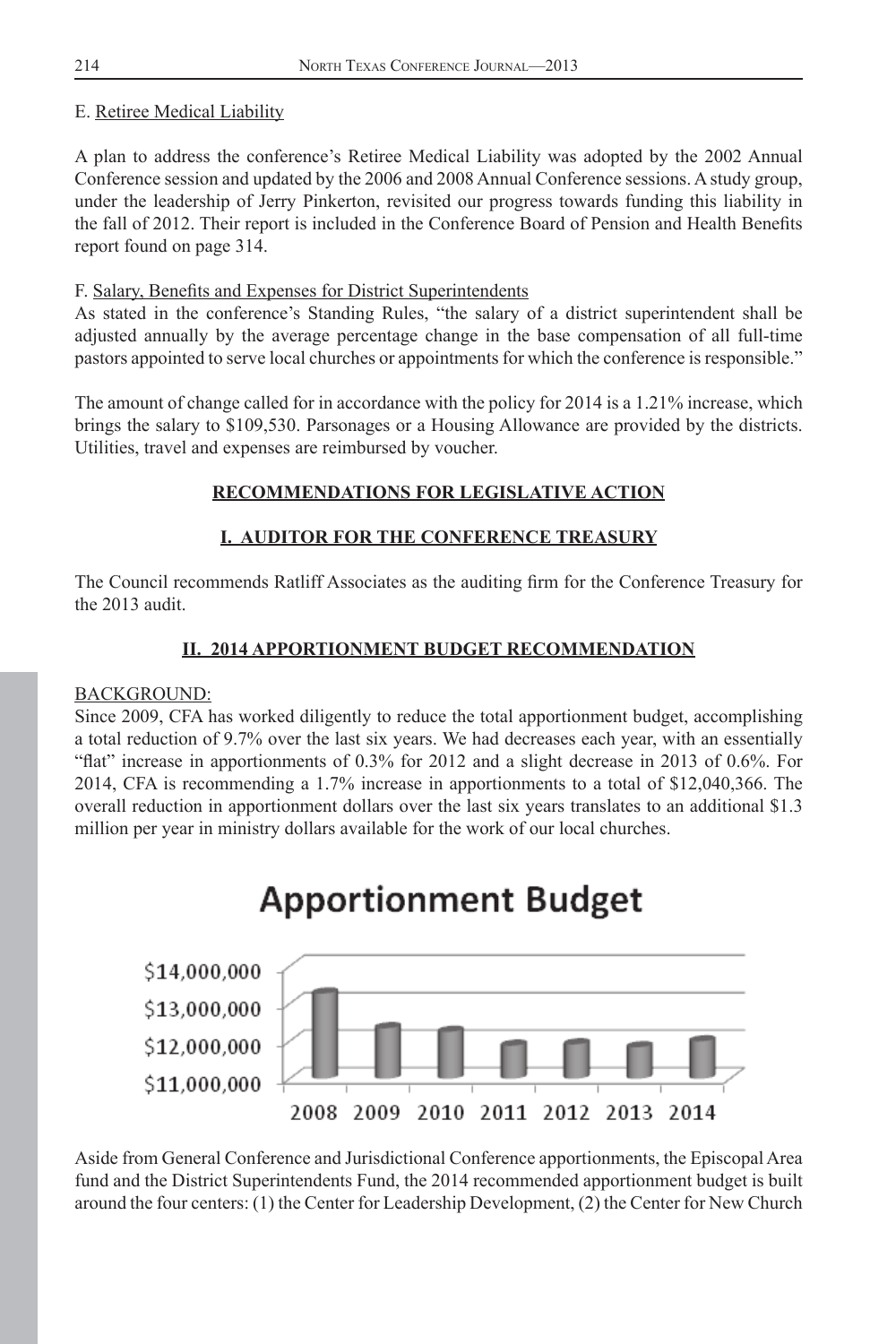Development and Congregational Transformation, (3) the Center for Missional Outreach, and (4) the Center for Connectional Resources. While the Center for Missional Outreach is submitting a slightly reduced budget, the Centers for Leadership Development and Connectional Resources are requesting modest increases, 2% and .7% respectively to cover general operating costs. The largest increase in the Annual Conference budget is located in the Center for New Church starts. CFA is recommending a total 15.4% increase in recognition of the need to fund new places for new people. This increase only permits the addition of 1.5 churches in 2014. Without this funding, we will not be able to begin any new churches in 2014.

The District Administration Fund budgets come from the District Conferences. Although they are included in the total apportionment budget recommendation, they are not considered by CF&A. At the time of the printing of this budget, these line items had not yet been approved. They are subject to change in accordance with the decisions of the District Conferences held May 19, 2013.

The staff budgets are aligned with their respective centers and in the case of Communications with the Episcopal Area. According to NTC Standing Rule II.A.10, the District Superintendent level salaries are calculated with a 1.21% increase. Other staff salaries are calculated with an aggregate increase of  $2.0\%$  plus a benefits cost increase of  $3.5\%$ .

We began spending down the health insurance reserves three years ago to ease a one year sizable increase in health insurance premiums. We budgeted and spent \$491,344 of reserves in 2011 and \$347,333 in 2012. We have budgeted an additional \$285,800 to be spent in 2013. As of the beginning of 2013, we still had \$1,558,416 remaining in the health insurance reserve fund. We believe we will have reached our targeted goal of \$1 to \$1.5 million in health insurance reserves by the end of 2013. Therefore for 2014, we have included the supplemental insurance subsidies in the apportionment budget. The health insurance rates are now being billed at the full rate charged by the General Board of Pension and Health Benefits as the increases in rates were much smaller in the last two years.

The following other non-apportioned income related to the apportioned items is also anticipated: \$50,500 from another conference to partially fund the Justice For Our Neighbors attorney position, \$13,000 from youth events to fund CCYM staff, \$50,000 from health insurance premiums for staff, \$10,000 from GCFA for the Episcopal Residence, \$1,500 from booths at the Ministry Mart for Annual Conference, and \$3,000 for printed copies of the Journal. Additional other nonapportioned but related income may be received during the year.

### **2014 Apportionment Budget Recommendation**

|                                | 2012<br>Budget | 2012 Actual<br>Expenses |           | 2013 Budget 2014 Request | $\%$<br>Change |
|--------------------------------|----------------|-------------------------|-----------|--------------------------|----------------|
| <b>GENERAL CONFERENCE (1)</b>  |                |                         |           |                          |                |
| World Service Fund             | 1,821,700      | 1,714,516               | 1,801,746 | 1,767,764                |                |
| Ministerial Education Fund     | 604,406        | 589,509                 | 618,568   | 606,900                  |                |
| Black College Fund             | 241,070        | 235,385                 | 246,729   | 242,076                  |                |
| Africa University Fund         | 53,953         | 52,755                  | 55,214    | 54,172                   |                |
| Episcopal Fund                 | 554,897        | 539,217                 | 522,126   | 516,183                  |                |
| General Administration Fund    | 208,057        | 199,414                 | 217,413   | 213,335                  |                |
| Interdenominational Coop. Fund | 47,842         | 45,598                  | 48,353    | 47,441                   |                |
| <b>TOTAL</b>                   | 3,531,925      | 3,376,394               | 3,510,149 | 3,447,871                | $-1.8\%$       |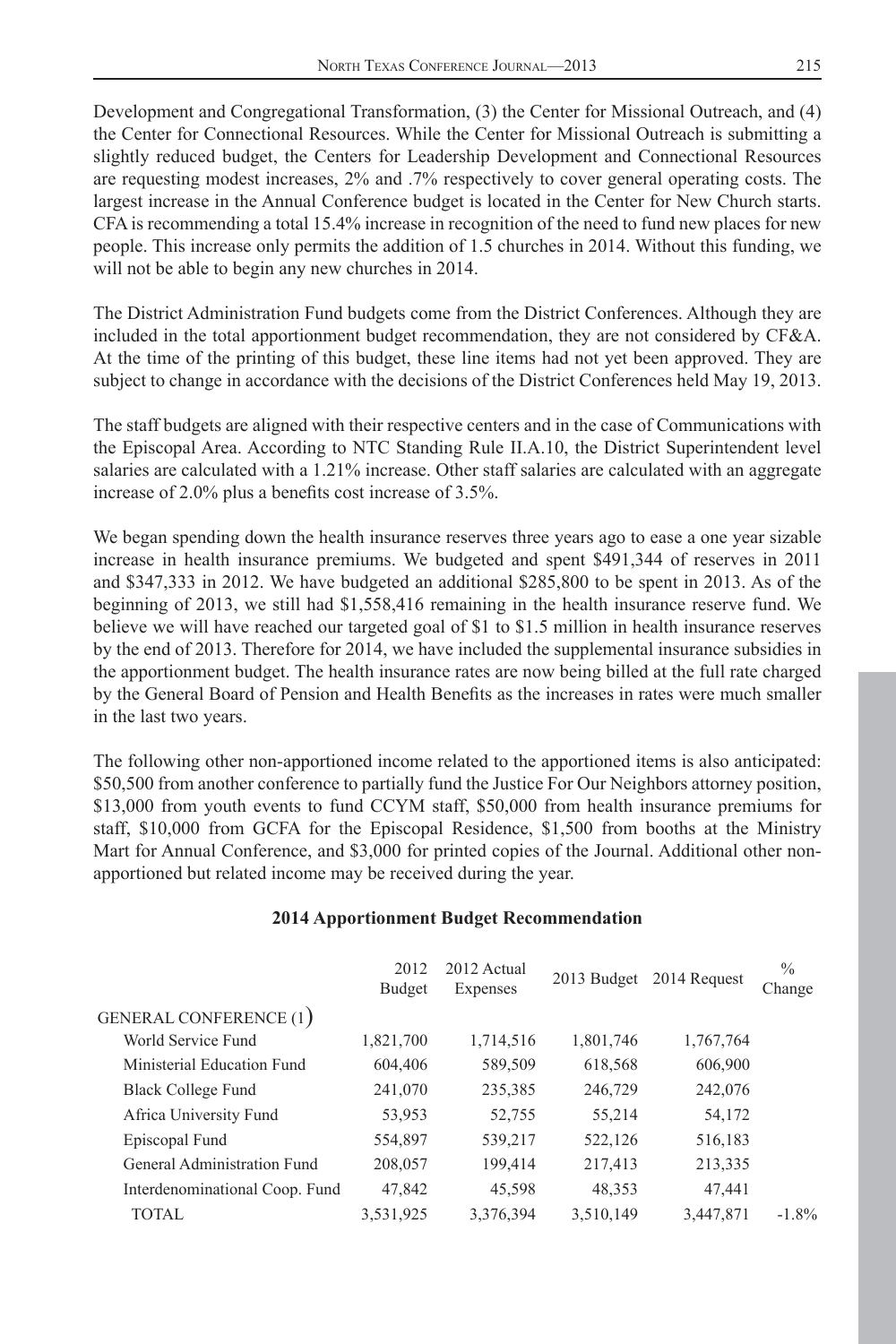|                                      | 2012<br>Budget | 2012 Actual<br>Expenses |         | 2013 Budget 2014 Request | $\%$<br>Change |
|--------------------------------------|----------------|-------------------------|---------|--------------------------|----------------|
| <b>JURISDICTIONAL CONFERENCE (2)</b> |                |                         |         |                          |                |
| Lydia Patterson Institute            | 65,268         | 64,476                  | 73,244  | 73,244                   |                |
| Mt. Sequoyah Assembly                | 14,877         | 14,194                  | 17,515  | 17,515                   |                |
| Jurisdiction Administration Fund     | 31,018         | 29,743                  | 34,304  | 34,304                   |                |
| SMU Campus Ministry (3)              | 8,160          | 7,865                   | 9,023   | 6,767                    |                |
| TOTAL                                | 119,323        | 116,278                 | 134,086 | 131,830                  | $-1.7\%$       |

## ANNUAL CONFERENCE

# **CENTER FOR LEADERSHIP DEVELOPMENT**

| Board of Ministry (Professional Ministries)  |              |                |          |              |
|----------------------------------------------|--------------|----------------|----------|--------------|
| General                                      | 12,500       | 9,216          | 10,250   | 24,220       |
| Recruitment                                  | 5,000        | $\theta$       | $\theta$ | 5,000        |
| Residency                                    | 800          | $\mathbf{0}$   | 800      | 1,000        |
| <b>Clergy Fruitfulness</b>                   | 5,000        | 2,159          | 6,450    | 5,000        |
| Prep & Qual.                                 | 12,250       | 12,599         | 18,000   | 18,000       |
| Chaplains, Counseling, Exit                  | 1,200        | $\theta$       | 1,200    | $\theta$     |
| Sub-Total                                    | 36,750       | 23,974         | 36,700   | 53,220       |
| Board of Laity                               |              |                |          |              |
| <b>Board Expenses</b>                        | 5,000        | 4,782          | 7,691    | 4,327        |
| Lay Servant Ministries                       | 2,500        | 3,203          | 2,500    | 4,364        |
| Sub-Total                                    | 7,500        | 7,985          | 10,191   | 8,691        |
| Faith Development                            |              |                |          |              |
| Children                                     | 5,000        | 5,172          | 8,000    | 8,000        |
| Youth                                        | 42,000       | 32,606         | 40,150   | 45,800       |
| <b>Young Adults</b>                          |              |                |          | 2,700        |
| Campus Ministries                            | 455,000      | 412,764        | 457,859  | 460,243      |
| <b>Faith Development Resources</b>           | $\mathbf{0}$ | $\overline{0}$ | 1,000    | $\mathbf{0}$ |
| MinistrySafe System                          |              |                |          | 5,000        |
| Bridgeport Summer Camp Prog                  | 116,500      | 116,500        | 118,500  | 125,050      |
| Prothro SEEK Camp Program                    | 20,000       | 24,882         | 20,000   | 20,000       |
| Sub-Total                                    | 638,500      | 591,924        | 645,509  | 666,793      |
| Texas Methodist Colleges                     | 100,000      | 95,912         | 100,000  | 100,000      |
| Mentoring & Coaching Program                 | 25,000       | 25,086         | 20,000   | 20,000       |
| Living, Leading & Developing<br>Fruitfulness |              |                | 12,800   | 15,000       |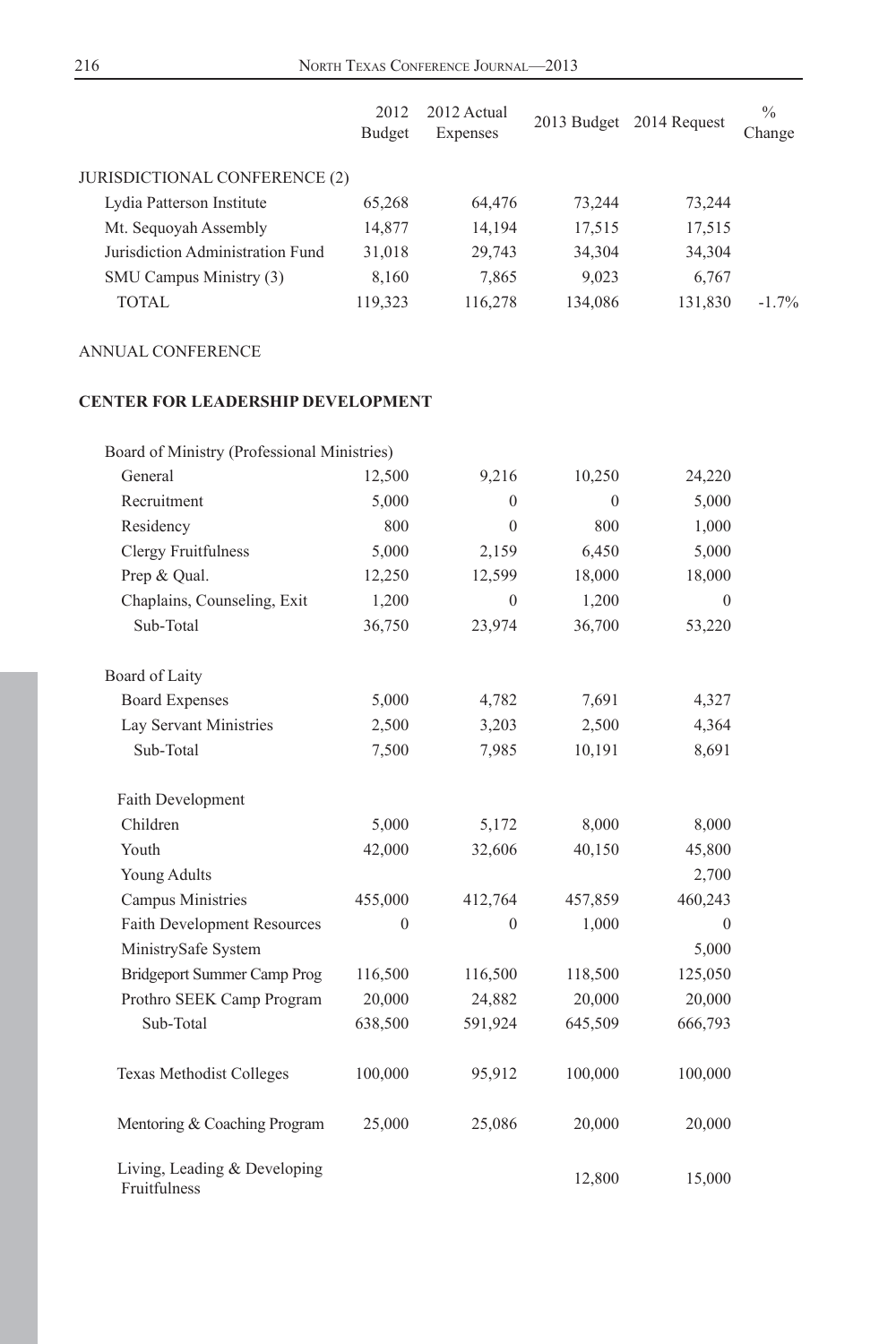|                                    | 2012<br>Budget | 2012 Actual<br>Expenses |           | 2013 Budget 2014 Request | $\frac{0}{0}$<br>Change |
|------------------------------------|----------------|-------------------------|-----------|--------------------------|-------------------------|
| Conflict Management (CART)<br>Team | 10,000         | 8,762                   | 15,000    | 15,000                   |                         |
| Equitable Compensation             |                |                         |           |                          |                         |
| <b>Salary Supplements</b>          | 65,000         | 101,661                 | 65,000    | 60,000                   |                         |
| <b>Missional Grants</b>            | 25,000         | $\mathbf{0}$            | 25,000    | 25,000                   |                         |
| Sub-Total                          | 90,000         | 101,661                 | 90,000    | 85,000                   |                         |
| Intentional Interim Pastors Prog   | 22,000         | 22,342                  | 40,000    | 35,000                   |                         |
| Assessment and Exit Program        | 10,000         | 5,900                   | 5,000     | 5,000                    |                         |
| <b>COSROW</b>                      |                |                         |           | 5,000                    |                         |
| Race and Religion                  |                |                         |           | 5,000                    |                         |
| <b>Emerging Ministries</b>         | 10,000         | 18,272                  | 10,000    | 5,000                    |                         |
| Center Admin. Expenses             | 10,000         | 19,120                  | 13,500    | 15,000                   |                         |
| Staff $(6)$                        | 359,450        | 324,431                 | 340,000   | 340,000                  |                         |
| <b>TOTAL</b>                       | 1,319,200      | 1,245,369               | 1,338,700 | 1,373,704                | 2.6%                    |

#### **CENTER FOR NEW CHURCH DEV. & CONG. TRANSFORMATION**

| New Church Development                   |            |            |            |            |       |
|------------------------------------------|------------|------------|------------|------------|-------|
| Training                                 | 51,000     | 13,095     | 51,000     | 51,000     |       |
| Coaches/Consultants                      | 31,000     | 12,295     | 31,000     | 31,000     |       |
| Demographics                             | 6,500      | 8,200      | 8,500      | 8,500      |       |
| New Church Starts                        | 1,108,944  | 937,465    | 931,852    | 860,810    |       |
| Less: Budgeted Reserve<br>Spending $(5)$ | (705, 037) | (449, 053) | (578, 694) | (395, 590) |       |
| Sub-Total                                | 492,407    | 522,002    | 443,658    | 555,720    |       |
| Congregational Transformation            | 68,000     | 65,251     | 68,000     | 80,000     |       |
| Center Admin. Expenses                   | 10,000     | 11,776     | 12,900     | 10,000     |       |
| Staff $(6)$                              | 266,693    | 256,515    | 312,542    | 320,356    |       |
| <b>TOTAL</b>                             | 837,100    | 855,543    | 837,100    | 966,076    | 15.4% |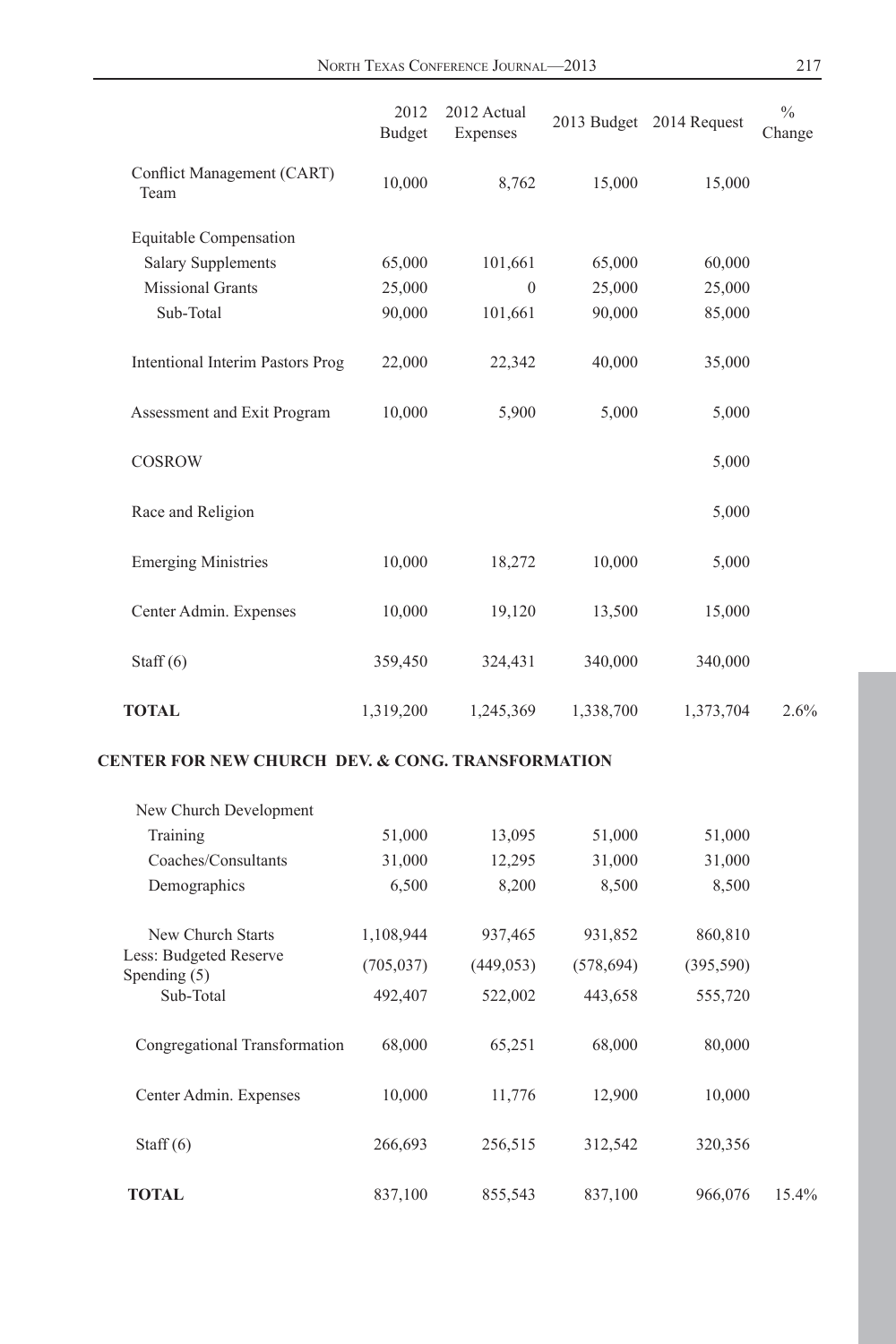|                                                | 2012<br><b>Budget</b> | 2012 Actual<br>Expenses |          | 2013 Budget 2014 Request | $\frac{0}{0}$<br>Change |
|------------------------------------------------|-----------------------|-------------------------|----------|--------------------------|-------------------------|
| <b>CENTER FOR MISSIONAL OUTREACH</b>           |                       |                         |          |                          |                         |
| <b>Advisory Team</b>                           |                       |                         |          |                          |                         |
| Administration                                 | $\theta$              | 12,694                  | $\theta$ | 7,000                    |                         |
| Team Expenses                                  | 5,000                 | 2,109                   | 1,000    | 500                      |                         |
| Education/Leadership Dev.                      | 6,500                 | 40                      | 4,000    | 1,000                    |                         |
| Website/Publicity                              | 4,500                 | 4,795                   | 8,000    | 7,000                    |                         |
| Events                                         | 3,000                 | 2,279                   | 7,000    | 2,500                    |                         |
| Em. Initiatives: Poverty $\&$<br>Global Health | 32,000                | 23,100                  | 30,000   | 20,000                   |                         |
| Sub-Total                                      | 51,000                | 45,017                  | 50,000   | 38,000                   |                         |
| Christianity Unity & Interreligious Concerns   |                       |                         |          |                          |                         |
| Team Expenses                                  | 1,000                 | 41                      | 1,000    | 500                      |                         |
| Education/Leadership Dev.                      | 2,500                 | 445                     | 2,000    | 500                      |                         |
| <b>Emerging Initiatives</b>                    | 5,000                 | $\Omega$                | 7,500    | 5,000                    |                         |
| Sub-Total                                      | 8,500                 | 486                     | 10,500   | 6,000                    |                         |
| Church and Society                             |                       |                         |          |                          |                         |
| Team Expenses                                  | 1,000                 | 23                      | 1,000    | 500                      |                         |
| Education/Leadership Dev.                      | 2,500                 | 130                     | 2,000    | 3,000                    |                         |
| <b>Emerging Initiatives</b>                    | 4,000                 | 1,953                   | 7,500    | 6,500                    |                         |
| Sub-Total                                      | 7,500                 | 2,106                   | 10,500   | 10,000                   |                         |
| Ethnic Local Church Concerns                   |                       |                         |          |                          |                         |
| <b>Team Expenses</b>                           | 1,000                 | $\boldsymbol{0}$        | 1,000    | 500                      |                         |
| Education/Leadership Dev.                      | 2,500                 | 1,875                   | 2,000    | 2,000                    |                         |
| <b>Emerging Initiatives</b>                    | 2,500                 | 1,593                   | 7,500    | 2,000                    |                         |
| Ethnic Local Church Initiatives                | 75,000                | 74,979                  | 50,000   | 50,000                   |                         |
| Hispanic Ministry Initiatives                  | 100,000               | 97,600                  | 90,000   | 100,000                  |                         |
| Sub-Total                                      | 181,000               | 176,047                 | 150,500  | 154,500                  |                         |
| <b>Global Ministries</b>                       |                       |                         |          |                          |                         |
| Team Expenses                                  | 1,000                 | 645                     | 1,000    | 500                      |                         |
| Education/Leadership Dev.                      | 2,500                 | 3,683                   | 2,000    | 3,000                    |                         |
| <b>Emerging Initiatives</b>                    | 44,000                | 21,000                  | 7,500    | 7,500                    |                         |
| Global Health                                  |                       | 64                      | 5,000    | $\mathbf{0}$             |                         |
| Global Partnership                             | 20,000                | 10,157                  | 20,000   | $\theta$                 |                         |
| Disaster Response/VIM                          | 32,450                | 13,986                  | 4,000    | 6,000                    |                         |
| Immigration Legal Services<br>(JFON)           | 37,300                | 37,300                  | 38,000   | 40,000                   |                         |
| Missionary Recruitment &<br>Itineration        | 500                   | 413                     | 2,000    | 500                      |                         |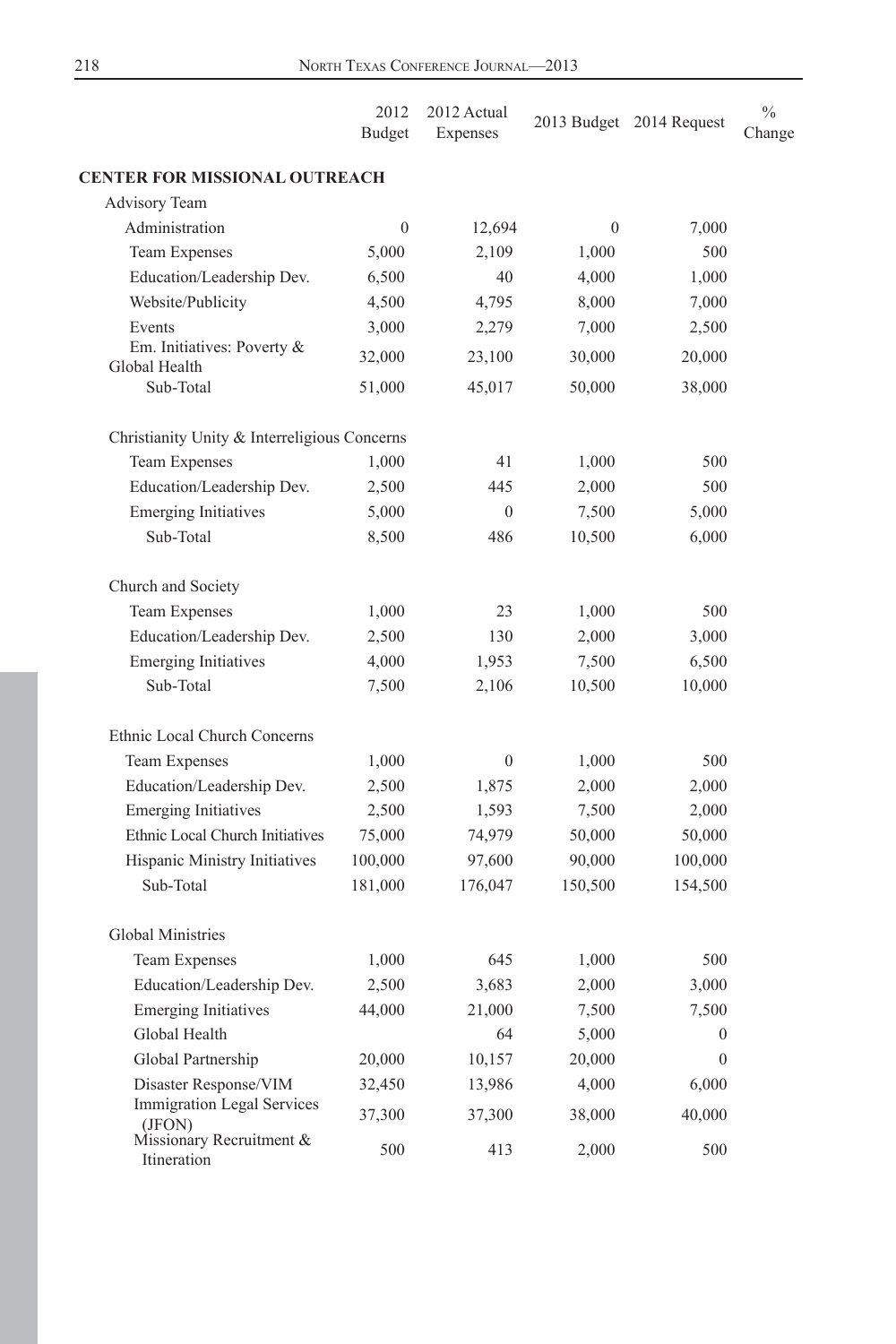|                                             | 2012<br>Budget | 2012 Actual<br>Expenses | 2013 Budget    | 2014 Request | $\%$<br>Change |
|---------------------------------------------|----------------|-------------------------|----------------|--------------|----------------|
| Sub-Total                                   | 137,750        | 87,248                  | 79,500         | 57,500       |                |
| Staff $(6)$                                 | 315,289        | 301,174                 | 321,595        | 346,792      |                |
| <b>TOTAL</b>                                | 701,039        | 612,078                 | 622,595        | 612,792      | $-1.6%$        |
| <b>CENTER FOR CONNECTIONAL RESOURCES</b>    |                |                         |                |              |                |
| Conference Administration                   |                |                         |                |              |                |
| Adm. Office incl. IT                        | 100,000        | 169,117                 | 134,300        | 149,515      |                |
| Adm. Agencies incl. D&O Ins.                | 48,500         | 42,842                  | 40,500         | 42,500       |                |
| Annual Conference Session                   | 75,000         | 55,273                  | 76,900         | 79,770       |                |
| <b>Balloting Expenses</b>                   | $\theta$       | $\theta$                | $\overline{0}$ | 30,000       |                |
| Ministry Center Operations                  | 147,500        | 112,792                 | 144,750        | 141,000      |                |
| Ministry Center Debt Service                | 260,000        | 230,845                 | 260,000        | 260,000      |                |
| Sub-Total                                   | 631,000        | 610,869                 | 656,450        | 702,785      |                |
| Board of Pension & Health Benefits          |                |                         |                |              |                |
| Pensions                                    |                |                         |                |              |                |
| Past Service Funding                        | 642,000        | 626,781                 | 624,000        | $\mathbf{0}$ |                |
| <b>CPP</b>                                  | $\Omega$       | 0                       |                | 628,000      |                |
| <b>CRSP</b> Supplement                      | $\mathbf{0}$   | 29,829                  | $\mathbf{0}$   | 25,000       |                |
| <b>Board Expenses</b>                       | 12,000         | 9,379                   | 13,100         | 11,500       |                |
| Sub-Total                                   | 654,000        | 665,989                 | 637,100        | 664,500      |                |
| Health Insurance                            |                |                         |                |              |                |
| Health Insurance Subsidy-                   | $\mathbf{0}$   | 36,260                  | $\overline{0}$ | 38,000       |                |
| Medical Leave<br>Insurance-Life/ADD Premium | $\theta$       | 28,825                  | $\Omega$       | 30,000       |                |
| <b>Board Expenses</b>                       | $\theta$       | 1,334                   | $\theta$       | 1,850        |                |
| Retiree Health Insurance                    |                |                         |                |              |                |
| <b>Current Year Benefits</b>                | 517,800        | 500,600                 | 517,800        | 415,000      |                |
| Past Service Funding                        | 784,000        | 765,845                 | 784,000        | 784,000      |                |
| Ret. Med. For New Entrants                  | 213,000        | 208,039                 | 213,000        | 213,000      |                |
| Sub-Total                                   | 1,514,800      | 1,540,903               | 1,514,800      | 1,481,850    |                |
| Sub-Total for BOPHB                         | 2,168,800      | 2,206,892               | 2,151,900      | 2,146,350    |                |
| Moving Fund                                 | 117,000        | 112,217                 | 117,000        | 117,000      |                |

Camp & Retreat Center Operations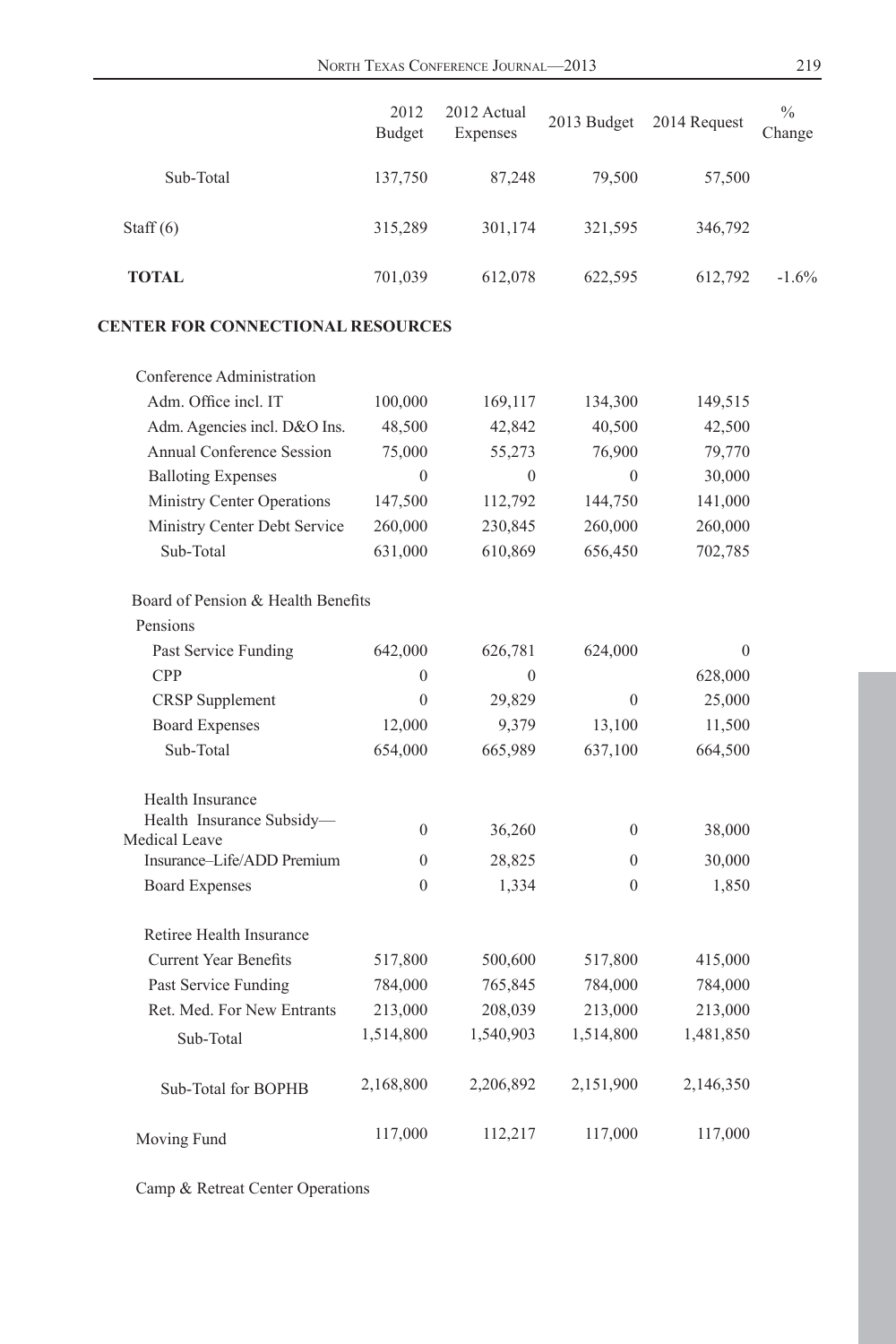|                                                 | 2012<br><b>Budget</b> | 2012 Actual<br>Expenses | 2013 Budget | 2014 Request | $\frac{0}{0}$<br>Change |
|-------------------------------------------------|-----------------------|-------------------------|-------------|--------------|-------------------------|
| <b>Bridgeport Camp</b>                          | 90,000                | 90,000                  | 90,000      | 100,000      |                         |
| Prothro Center                                  | 100,000               | 95,910                  | 100,000     | 100,000      |                         |
| Sub-Total                                       | 190,000               | 185,910                 | 190,000     | 200,000      |                         |
| Staff $(6)$                                     | 587,444               | 568,702                 | 587,444     | 590,832      |                         |
| <b>TOTAL</b>                                    | 3,694,244             | 3,684,590               | 3,702,794   | 3,756,967    | 1.5%                    |
| <b>EPISCOPAL AREA</b>                           |                       |                         |             |              |                         |
| Area Office                                     | 65,650                | 62,726                  | 65,650      | 69,472       |                         |
| Episcopal Residence                             | 32,000                | 58,405                  | 32,000      | 32,000       |                         |
| Communications                                  | 247,900               | 242,393                 | 210,150     | 224,850      |                         |
| Communications Staff (6)                        | 216,730               | 189,285                 | 202,296     | 200,690      |                         |
| <b>TOTAL</b>                                    | 562,280               | 552,809                 | 510,096     | 527,012      | 3.3%                    |
| <b>DISTRICT SUPERINTENDENTS</b>                 |                       |                         |             |              |                         |
| Base Salaries (4)                               | 425,020               | 423,320                 | 432,884     | 438,120      |                         |
| Pensions                                        | 42,756                | 40,083                  | 44,167      | 35,608       |                         |
| Travel/Expenses                                 | 60,000                | 58,815                  | 60,000      | 60,000       |                         |
| Emergency Fund                                  | 10,000                | $\mathbf{0}$            | 10,000      | 10,000       |                         |
| <b>TOTAL</b>                                    | 537,776               | 522,218                 | 547,051     | 543,728      | $-0.6%$                 |
| <b>TOTAL ANNUAL</b><br><b>CONFERENCE</b>        | 7,651,639             | 7,472,607               | 7,558,336   | 7,780,279    | 2.9%                    |
| <b>TOTAL WITHOUT DIST</b><br><b>ADMIN FUNDS</b> | 11,302,887            | 10,965,279              | 11,202,571  | 11,359,980   | 1.4%                    |
| <b>DISTRICT ADMINISTRATION FUNDS (7)</b>        |                       |                         |             |              |                         |
| Metro District                                  | 154,850               | 144,363                 | 165,881     | 165,859      |                         |
| North Central District                          | 154,429               | 181,612                 | 164,660     | 177,800      |                         |
| <b>East District</b>                            | 157,166               | 136,738                 | 159,016     | 165,846      |                         |
| Northwest                                       | 149,837               | 114,248                 | 149,837     | 149,837      |                         |
| <b>TOTAL DIST ADMIN FUNDS</b>                   | 616,282               | 576,961                 | 639,394     | 659,342      | 3.1%                    |
| <b>GRAND TOTAL</b>                              | 11,919,169            | 11,542,240              | 11,841,965  | 12,019,322   | 1.5%                    |

**Notes:**

1. These are final numbers for General Conference Apportionments approved by Legislation enacted at the 2012 General Conference.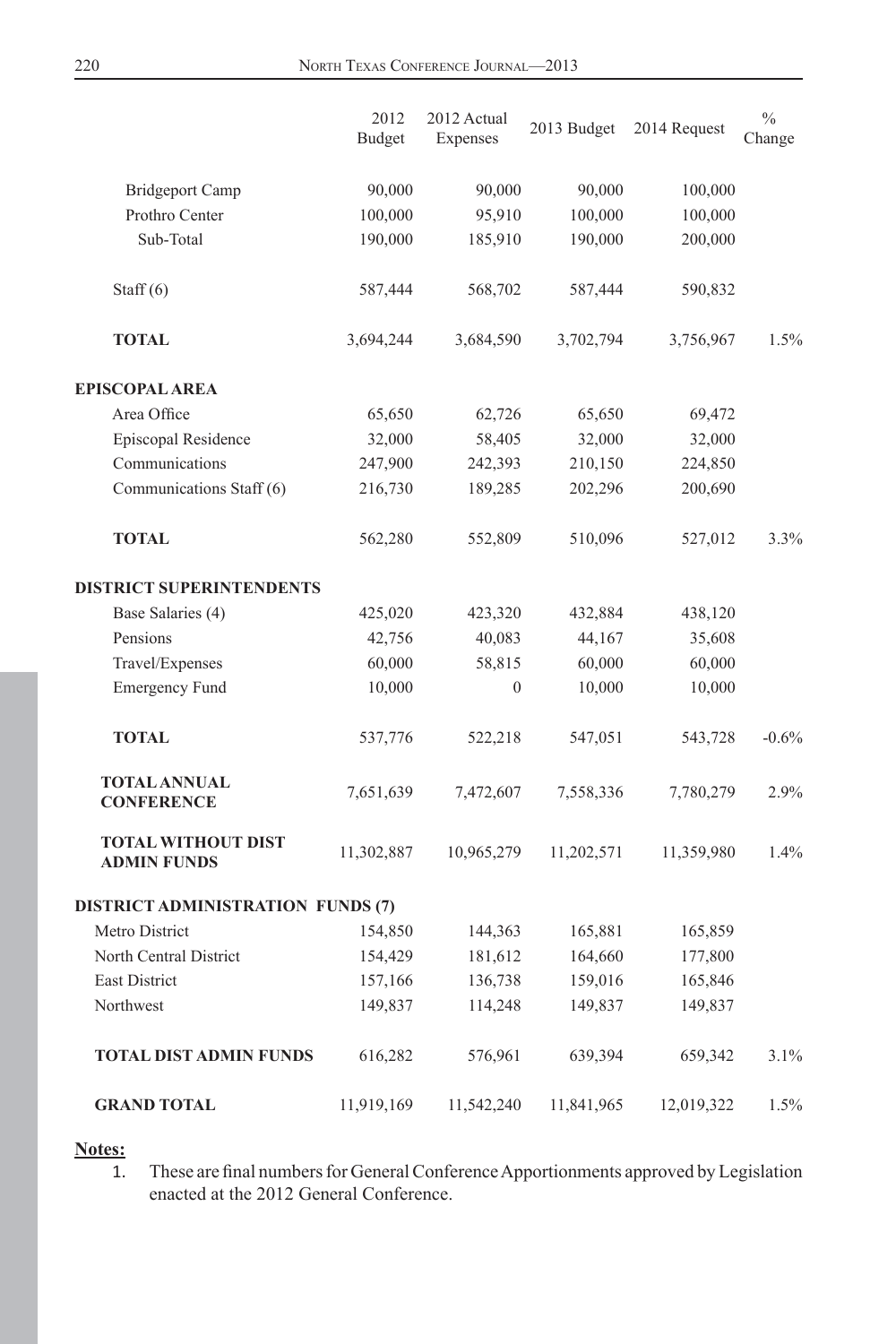- 2. The Jurisdictional apportionments are final numbers approved by the Jurisdictional Conference at the July 2012 meeting.
- 3. Financial responsibility for the SMU Wesley Foundation will shift to the North Texas Conference over a period of 4 years beginning in 2014. The South Central Jurisdiction budgeted \$85,000 for SMU in previous years. This budget will be absorbed into the Center for Leadership Development budget over the next four years under its Campus Ministries.
- 4. The amount of change in the DS level salary called for in the Standing Rules is 1.21%.
- 5. As of December 31, 2012, the Center for New Church Starts held total reserves, including jump start monies, of \$939,580.
- 6. The staff budget requests include an aggregate increase of  $2\%$  plus a benefits cost increase of 3.5%.
- 7. The District Administration Fund budgets come from the District Conference. Although they are included in the total apportionment budget recommendation, they are not considered by CF&A.

# **GUIDELINES FOR APPORTIONMENTS FOR LOCAL CHURCHES**

A. Formula for Two-Part Decimal:

 $1/3$  membership and  $2/3$  finance

B. Procedure for Computation of Decimal for Each Church:

The membership part is computed by dividing the total 2012 church membership of the Annual Conference (less discontinued churches and fellowships = 148,293) into the 2012 membership of each church. This becomes the church's membership decimal.

The finance part is computed by adding the amounts of the operating expenses reported paid by each church in columns 53, 54, 56–58, and 60–62 of the 2012 Statistician's Report. (No funds reported in other statistical columns are included in this computation.) This total is then divided by the Conference total of these same columns (less discontinued churches and fellowships = \$81,941,988). This becomes the local church's finance decimal.

The finance decimal is doubled. The membership decimal is added to the doubled finance decimal. This total is divided by three to become the apportionment decimal.

C. Procedure for Computation of Apportionments for Each Church:

The apportionment decimal for each church is multiplied by the Conference total of each apportionment to determine the amount that each church is asked to pay toward the apportionment.

D. Margin for Correction:

To assure that 100% of the amount of each apportionment will be distributed to the churches, no more than one quarter of one percent may be added to each apportionment when needed.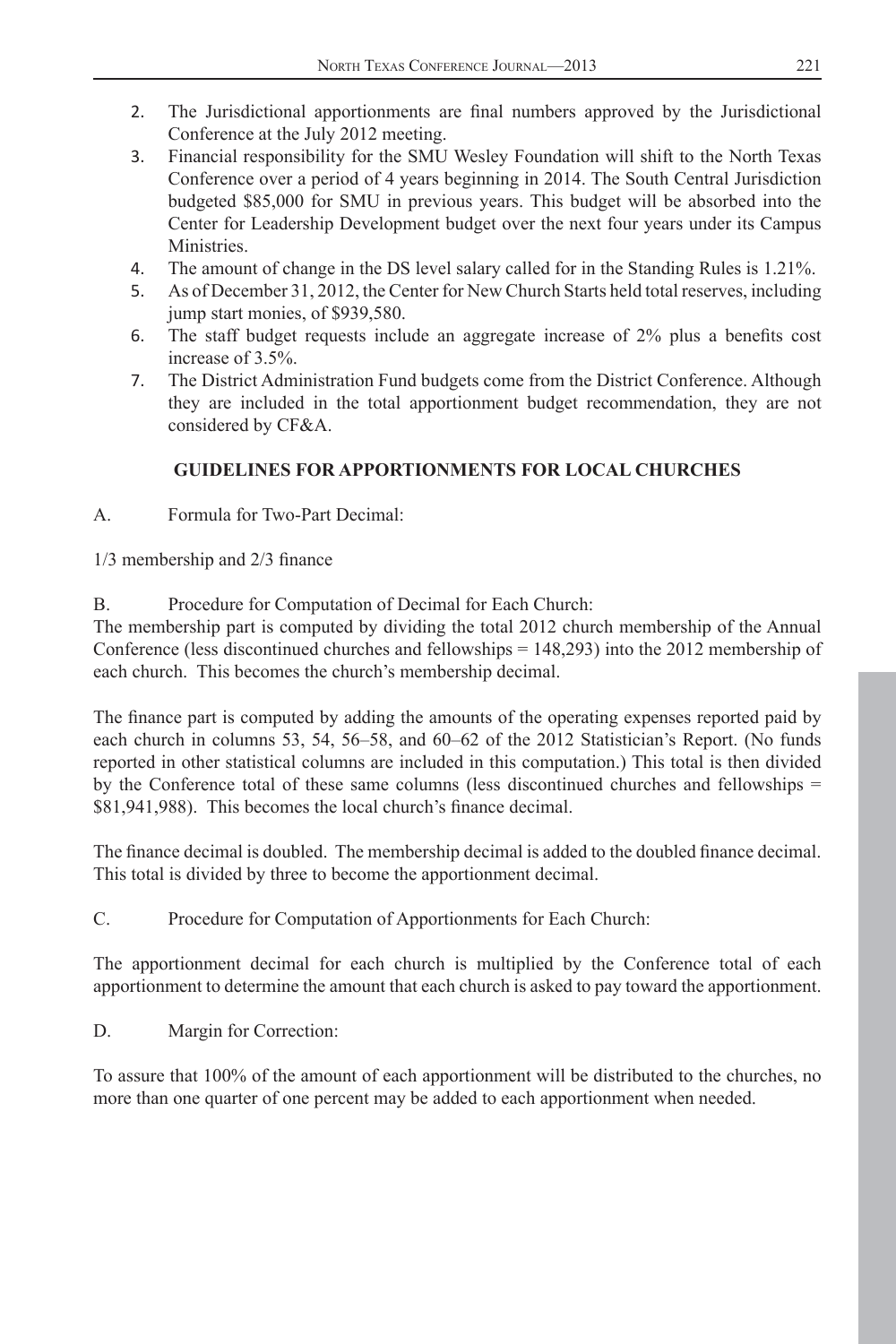# **LA 13**

# **MERGER OF ROSALIE UMC WITH BOGATA UMC**

### <span id="page-26-0"></span>**FROM:** North Texas Conference Board of Trustees

**BACKGROUND:** Because only a small number of members remain at the Rosalie UMC, they agreed that they cannot continue to operate as a separate church. Members of both churches conclude that now is the time to merge into one congregation. The membership of the Rosalie congregation has merged with the Bogata congregation.

**LEGISLATION:** The North Texas Conference Board of Trustees recommends the merger of these two congregations. The Conference Trustees, the Rosalie congregation and the Bogata congregation have agreed to the merger. The congregations and the East District Superintendent agree to file a quit claim deed to the Rosalie Fire Department/Rosalie Community Center Organization.

# **LA 14**

## **MERGER OF DUNDEE UMC WITH HOLLIDAY UMC**

**FROM:** North Texas Conference Board of Trustees

**BACKGROUND:** Because only a small number of members remain at the Dundee church, they recognize they cannot continue to operate as a separate church. Members of both churches conclude that now is the time to merge into one congregation. The Holliday location will be the home of the merged congregation.

**LEGISLATION:** The North Texas Conference Board of Trustees recommends the merger of these two congregations. The Conference Trustees recommends that the merged church sell the Dundee property and incorporate the proceeds of the sale with their funds and property.

# **LA 15**

## **RATIONALE FOR PROPOSED CONSTITUTIONAL AMENDMENTS**

The United Methodist Church Voted General Conference April-May 2012

- I. (¶ 6) The proposed amendment acknowledges God's action in conferring the gift of the Church by including praying for unity among the tasks of the Church.
- II. (¶ 14) The proposed amendment would allow the General Conference to meet at other times during the calendar year on dates better suited for younger delegates and those with parenting responsibilities.
- III. (¶ 32) The proposed amendment removes the connotation that leadership training is only about preaching in order to develop skills and enhance the spiritual gifts of the laity.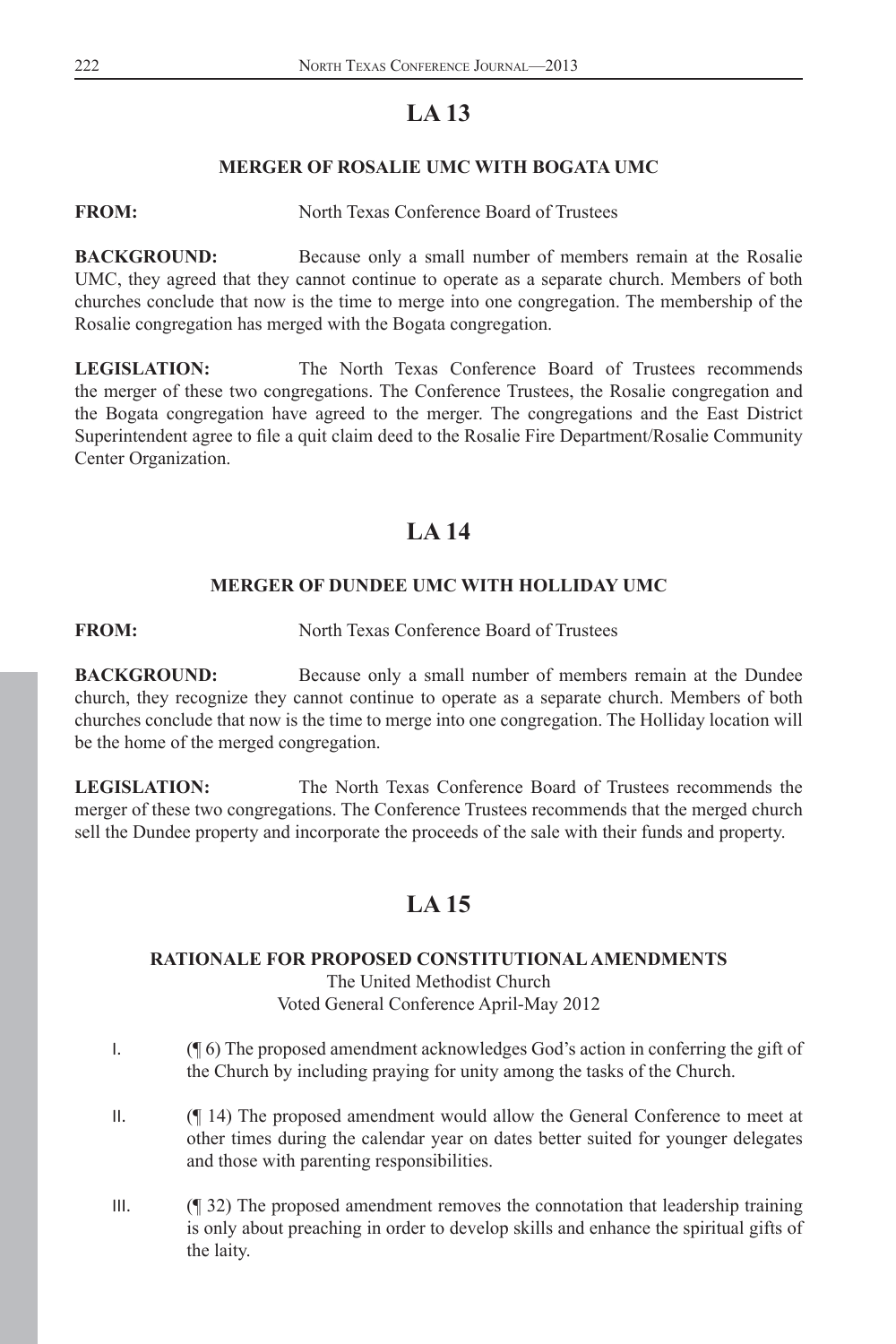IV. (¶ 40) The proposed amendment gives the power of boundary decisions to jurisdictional and central conferences, bodies that include lay persons.

## **2012 GENERAL CONFERENCE** The United Methodist Church **Proposed Constitutional Amendment—I**

 On April 30, 2012, at a session of the General Conference of The United Methodist Church held in Tampa, Florida, the following Constitutional Amendment was adopted by a recorded vote of 865 Yes, 50 No (Calendar Item 211, *DCA* p. 2340). It is now presented to the Annual Conferences for vote.

 In the 2008 *Book of Discipline,* Division One, ¶ 6, *Article VI*, (2012 *Book of Discipline,*  Division One, ¶ 6*, Article VI))* amend by addition as follows:

After "it will" add "pray."

If voted and so declared by the Council of Bishops, ¶ 6 (¶ 6) would read:

Ecumenical Relations—As part of the church universal, The United Methodist Church believes that the Lord of the church is calling Christians everywhere to strive toward unity; and therefore it will pray, seek, and work for unity at all levels of church life: through world relationships with other Methodist churches and united churches related to The Methodist Church or The Evangelical United Brethren Church, through councils of churches, and through plans of union and covenantal relationships with churches of Methodist or other denominational traditions.

#### AND

#### **Proposed Constitutional Amendment — II**

 On May 1, 2012, at a session of the General Conference of The United Methodist Church held in Tampa, Florida, the following Constitutional Amendment was adopted by a recorded vote of 731 Yes, 181 No (Calendar Item 205, *DCA* p. 2430). It is now presented to the Annual Conferences for vote.

 In the 2008 *Book of Discipline,* Division Two, Section II, ¶ 14, *Article II*, (2012 *Book of Discipline,* Division Two, Section II, ¶ 14*, Article II))* amend by deletion and addition as follows:

 After "shall meet" delete "in the month of April or May" and after "duly authorized committees." add a new sentence, "The change in the preceding sentence shall become effective at the close of General Conference in 2016."

If voted and so declared by the Council of Bishops, ¶ 14 (¶ 14) would read:

The General Conference shall meet once in four years at such time and in such place as shall be determined by the General Conference or by its duly authorized committees. The change in the preceding sentence shall become effective at the close of General Conference in 2016.

A special session of the General Conference, possessing the authority and exercising all the powers of the General Conference, may be called by the Council of Bishops, or in such other manner as the General Conference may from time to time prescribe, to meet at such time and in such place as may be stated in the call. Such special session of the General Conference shall be composed of the delegates to the preceding General Conference or their lawful successors, except that when a particular annual conference or missionary conference shall prefer to have a new election it may do so. The purpose of such special session shall be stated in the call, and only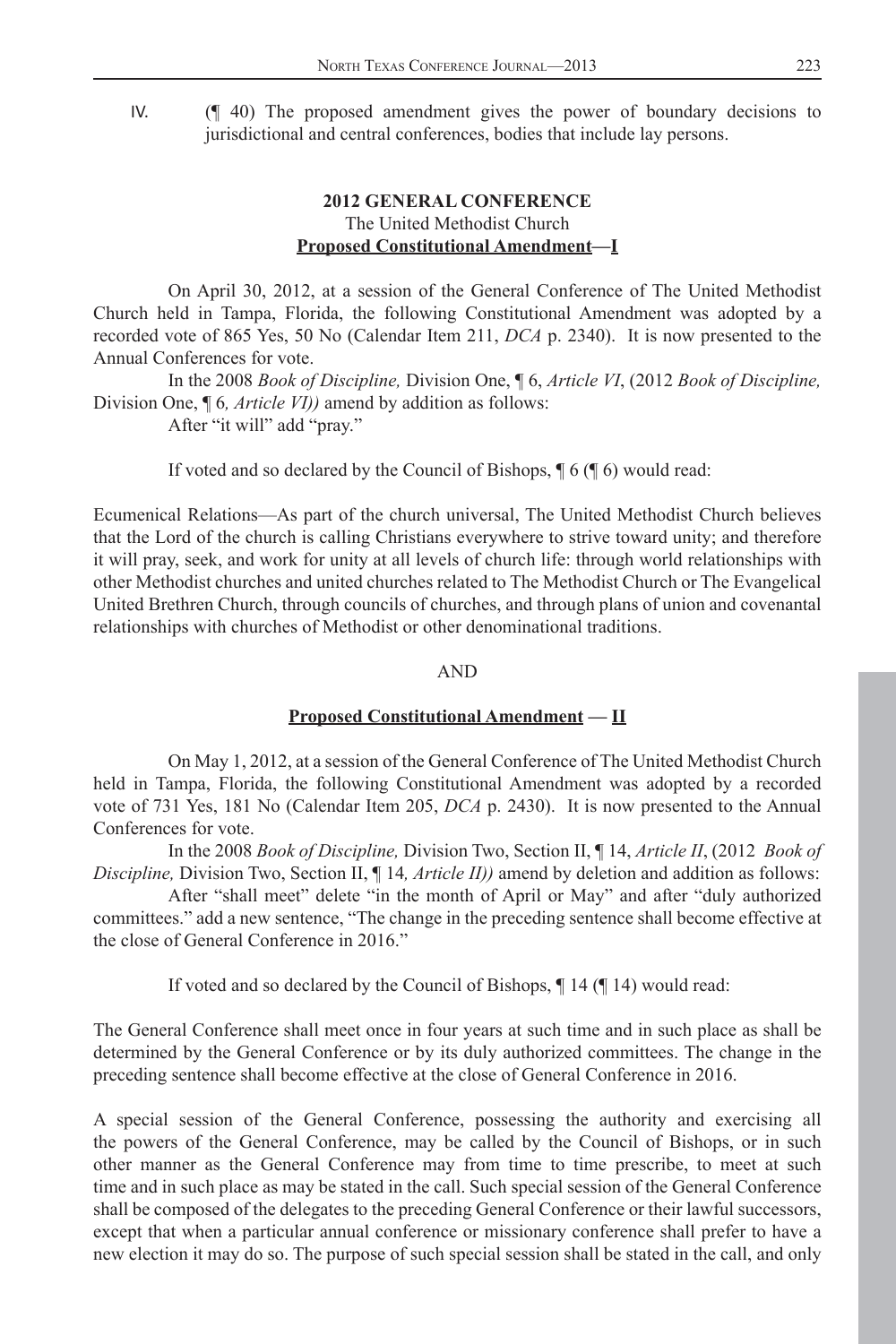such business shall be transacted as is in harmony with the purpose stated in such call unless the General Conference by a two-thirds vote shall determine that other business may be transacted.

#### AND

#### **Proposed Constitutional Amendment — III**

 On May 3, 2012, at a session of the General Conference of The United Methodist Church held in Tampa, Florida, the following Constitutional Amendment was adopted by a recorded vote of 618 Yes, 306 No (Calendar Item 54, *DCA* pp. 2672-73). It is now presented to the Annual Conferences for vote.

 In the 2008 *Book of Discipline,* Division Two, Section VI, ¶ 32, *Article I*, (2012 *Book of Discipline,* Division Two, Section VI, ¶ 32*, Article I)* amend by deletion and addition as follows:

After "director of Lay" delete "Speaking" and add "Servant".

If voted and so declared by the Council of Bishops, ¶ 32 (¶ 32) would read:

The annual conference shall be composed of clergy and lay members. The clergy membership shall consist of deacons and elders in full connection, provisional members, associate members, and local pastors under appointment. The lay membership shall consist of professing lay members elected by each charge, the diaconal ministers, the active deaconesses, and home missioners under episcopal appointment within the bounds of the annual conference, the conference president of United Methodist Women, the conference president of United Methodist Men, the conference lay leader, district lay leaders, the conference director of Lay Servant Ministries, conference secretary of Global Ministries (if lay), the president or equivalent officer of the conference young adult organization, the president of the conference youth organization, the chair of the annual conference college student organization, and one young person between the ages of twelve (12) and seventeen (17) and one young person between the ages of eighteen (18) and thirty (30) from each district to be selected in such a manner as may be determined by the annual conference. In the annual conferences of the central conferences, the four-year participation and the two-year membership requirements may be waived by the annual conference for young persons under thirty (30) years of age. Such persons must be professing members of The United Methodist Church and active participants at the time of election. Each charge served by more than one clergy shall be entitled to as many lay members as there are clergy members. The lay members shall have been for the two years next preceding their election members of The United Methodist Church and shall have been active participants in The United Methodist Church for at least four years next preceding their election.

If the lay membership should number less than the clergy members of the annual conference, the annual conference shall, by its own formula, provide for the election of additional lay members to equalize lay and clergy membership of the annual conference.

#### AND

#### **Proposed Constitutional Amendment — IV**

 On May 1, 2012, at a session of the General Conference of The United Methodist Church held in Tampa, Florida, the following Constitutional Amendment was adopted by a recorded vote of 848 Yes, 57 No (Calendar Item 207, *DCA* p. 2431). It is now presented to the Annual Conferences for vote.